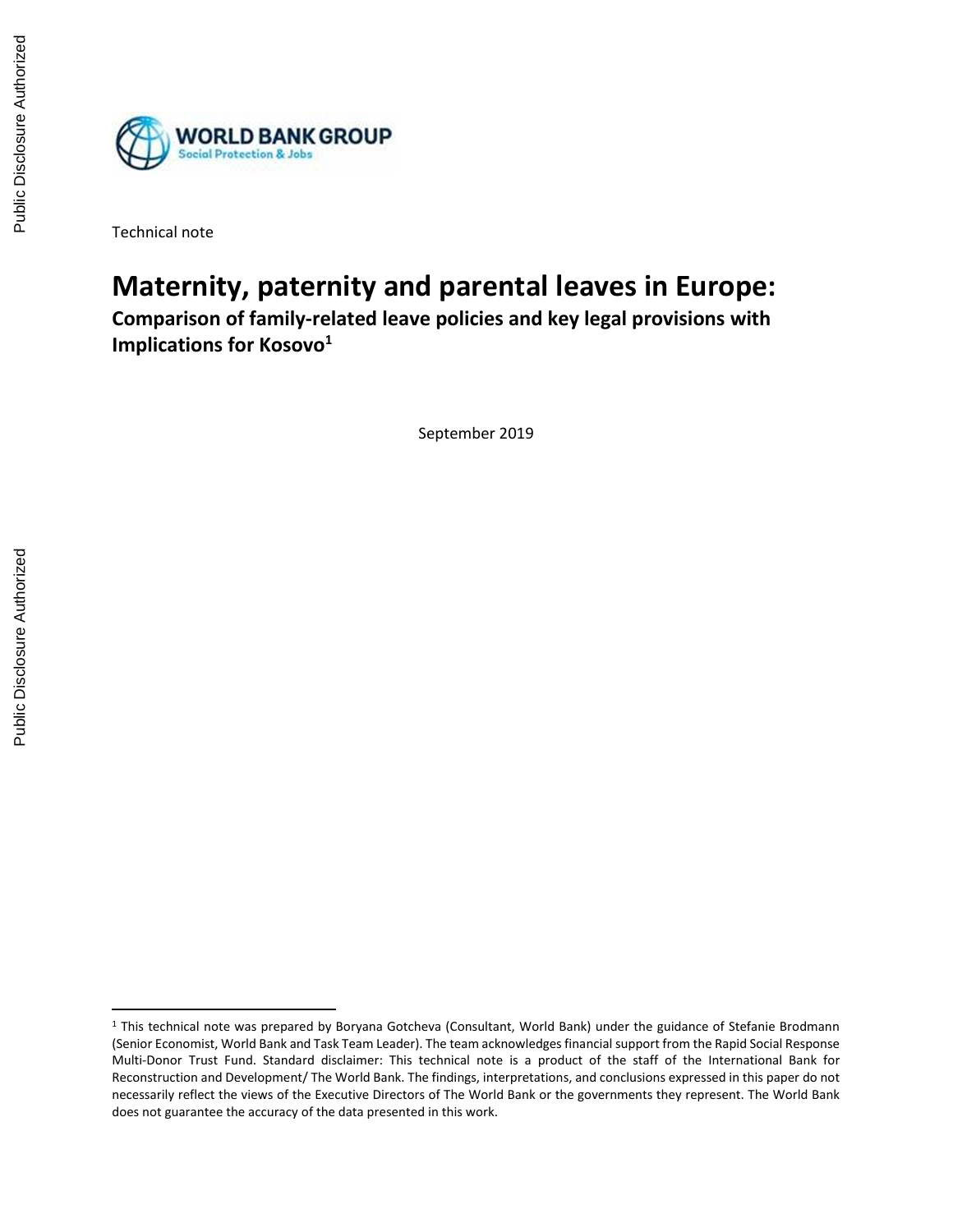#### **Objective, definitions and data sources**

**Maternity, paternity and parental leave policies and associated benefits play a significant role in ensuring financial protection at the time of pregnancy, child birth and child raising, and in shaping women's ability to participate in employment**, specifically to get a job and to remain in the labor market after starting a family. This note summarizes the main principles of extending maternity, paternity and parental leave and benefit policies globally and in Europe<sup>2</sup>, highlights new policies and measures, and compares key characteristics such as leave duration and financing in the European countries (European Union (EU) and European Free Trade Association (EFTA) Member States and Western Balkan countries). This could inform policy making and help assess existing policies and proposed reforms, including in Kosovo<sup>3</sup>.

**The note is the result of desk research**. For presenting the global picture, the note draws upon data from the database "Women, Business and the Law" (2018). The state of affairs in the European countries is assessed based on data from the following three databases: Mutual Information System on Social Protection of the European Union (MISSOC)<sup>4</sup>, Mutual Information System on Social Protection of the Council of Europe (MISSCEO)<sup>5</sup> and maternity and paternity leave database of the European Parliament<sup>6</sup>. Annex 1 summarizes the diverse regulations of maternity, paternity and parental leave as presented in these databases, and fills gaps with additional information and cross-checks with the relevant national legislation. Part of the information draws on the European Commission's assessment of the current provisions on paternity and parental leave policies<sup>7</sup>, and other documents and publications of the Commission's Employment, Social Affairs and Inclusion division. Important source of information are also the international conventions, directives and other legal documents, especially the directives of the European Council and the European Parliament which establish the *acquis Communautaire* in the field of maternity, paternity and parental leave policies.

**The definitions** used in this note are as follows<sup>8</sup>:

 $\overline{a}$ 

<sup>&</sup>lt;sup>2</sup> The comparisons cover mostly the 28 EU and EFTA Member States (Iceland, Liechtenstein, Norway, and Switzerland) and the Western Balkan countries.

<sup>3</sup> Kosovo is considering a reform of maternity, paternity and parental leave policies (Draft Law on Maternity and Parental Leave of 2018) with the following parameters: (i) preserving the current maternity leave with duration of 52 weeks (which is generous compared to other countries in Europe) and legislating three sources of its financing as follows: first 3 months - by the employer at 70 percent of the basic salary; next 6 months - by the state budget at 50 percent of the average wage in Kosovo; last 3 months to be unpaid; (ii) introducing paid paternity leave of 10 days at the birth of a child, and additional two weeks of unpaid leave to be used before the child turns 3 years of age; (iii) introducing of parental leave of 16 weeks per parent (individual right) to be used consequently or simultaneously. The leave provisions in the draft legislation are in accordance with the provisions of the following EU directives: Council Directive 2010/18/EC of 8 March 2010 implementing the revised Framework Agreement on parental leave, COUNCIL DIRECTIVE 92/85/EEC of 19 October 1992 on the introduction of measures to encourage improvements in the safety and health at work of pregnant workers and workers who have recently given birth or are breastfeeding, DIRECTIVE 2006/54/EC OF THE EUROPEAN PARLIAMENT AND OF THE COUNCIL of 5 July 2006 on the implementation of the principle of equal opportunities and equal treatment of men and women in matters of employment and occupation.

<sup>4</sup> See comparative tables at: [https://www.missoc.org/missoc-database/comparative-tables/.](https://www.missoc.org/missoc-database/comparative-tables/) Update at Jan. 1, 2019 (latest).

<sup>5</sup> See comparative tables with data for 2018 (latest update at Feb. 15, 2019) at: [https://www.coe.int/en/web/european-social](https://www.coe.int/en/web/european-social-charter/missceo-comparative-tables)[charter/missceo-comparative-tables.](https://www.coe.int/en/web/european-social-charter/missceo-comparative-tables)

<sup>6</sup> European Parliament Members' Research Service. *Maternity and Paternity Leave in the European Union. At a glance*. December 2016 Infographic.

<sup>7</sup> European Commission (2018). *Paternity and Parental Leave Policies across the European Union. Assessment of current provision.* Publications Office of the European Union, 2018.

<sup>8</sup> European Commission (2018). *Paternity and Parental Leave Policies across the European Union. Assessment of current situation*. Produced for the European Platform for Investing in Children (EPIC). Publications Office of the European Union, 2018; and Janna van Belle. Paternity and Parental Leave Policies across the European Union. RAND Corporation Research Reports, 2016, *[https://doi.org/10.7249/RR1666.](https://doi.org/10.7249/RR1666)*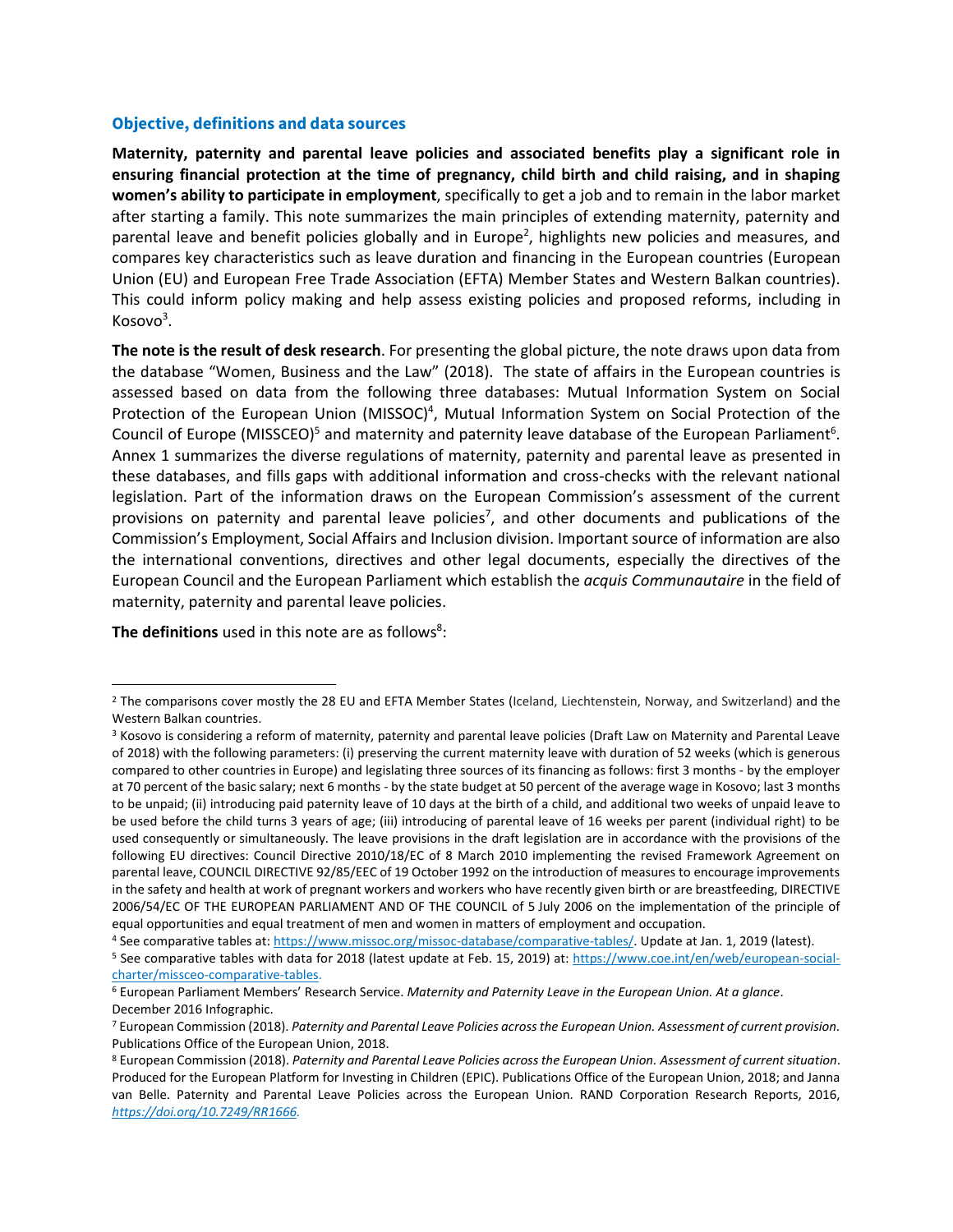*Maternity leave* is defined as a job-protected period of leave from work which employed women take in the period immediately preceding and following child birth or adoption (in some countries) with some type of public income support provided.

*Paternity leave* is a job-protected short period of leave from work available to employed men which is taken in the period usually immediately after the birth of a child or adoption (in some cases) with income support provided in some cases<sup>9</sup>. This is an individual right reserved for the father.

*Parental leave* is the job-protected period of leave for employed parents, which is often supplementary to, and taken after maternity and paternity leave. The leave can be taken by both parents consecutively or simultaneously, with some countries 'reserving' on-transferable quotas for fathers. This leave is usually longer and aimed at taking care for children in their first years of life. The level of income support varies across countries.

*Home care leave* is the job-protected leave which can follow parental leave. It is rare in the EU Member States and is generally unpaid.

*Individual entitlement / non-transferability of leave* – a period of leave time that is reserved for use of the mother or father only.

*Family right to leave* – when leave is a family right, it can be transferred between parents.

*Family-related leave policies* comprise a set of leave entitlements that give employment protection and in some cases income support, to parents who take time off to care for their children. They include four types of leaves as listed above (maternity, paternity, parental and family-related leave).

# **Maternity, paternity and parental leave policies globally and in Europe**

**Globally, there are minimum standards on maternity leave set with the International Labor Organization (ILO) 2000 Maternity Protection Convention, No. 183**<sup>10</sup> and applying to all employed women, including those in atypical forms of dependent work. The UN Convention on the Elimination of all Forms of Discrimination Against Women (CEDAW, 1979) calls in addition for paid maternity leave or comparable social benefits without loss of former employment, seniority or social allowances, as well as for provision of supporting social services to enable parents combine family obligations with work responsibilities and to participate in public life (CEDAW, Art. 11 (2)). The main rights and minimum standards of maternity leave provided with the ILO Maternity Protection Convention are summarized in Box 1.

# Box 1. ILO 2000 Maternity Protection Convention No. 183

 $\overline{\phantom{a}}$ 

*Right to paid maternity leave* of not less than 14 weeks / 98 days (Art. 4 (1)), including a period of 6 weeks of compulsory leave after childbirth (Art. 4 (4));

*Right to cash benefits* **during maternity leave** in accordance with national legislation, at a level which ensures that the woman can maintain herself and her child in proper conditions of health and suitable standard of living (Art. 6 (2)). Where the cash benefits are based on previous earnings, their amounts shall not be less than two thirds of the woman's previous earnings / wage replacement at a minimum rate of 67 percent (2/3) of earnings (Art. 6 (3)). Where other methods are used to determine the cash benefits, their amounts shall be on average comparable with the amounts resulting from the calculation

<sup>&</sup>lt;sup>9</sup> There is a need for distinction between paternity leave and father-only parental leave. In a number of countries paternity leave includes a period of time that only fathers can take. Here paternity leave is narrowly defined as a short period immediately after the birth that is only available to fathers and is in addition to parental leave.

<sup>10</sup> ILO NORMLEX*[. https://www.ilo.org/dyn/normlex/en/f?p=NORMLEXPUB:12100:0::NO::P12100\\_ILO\\_CODE:C183.](https://www.ilo.org/dyn/normlex/en/f?p=NORMLEXPUB:12100:0::NO::P12100_ILO_CODE:C183)*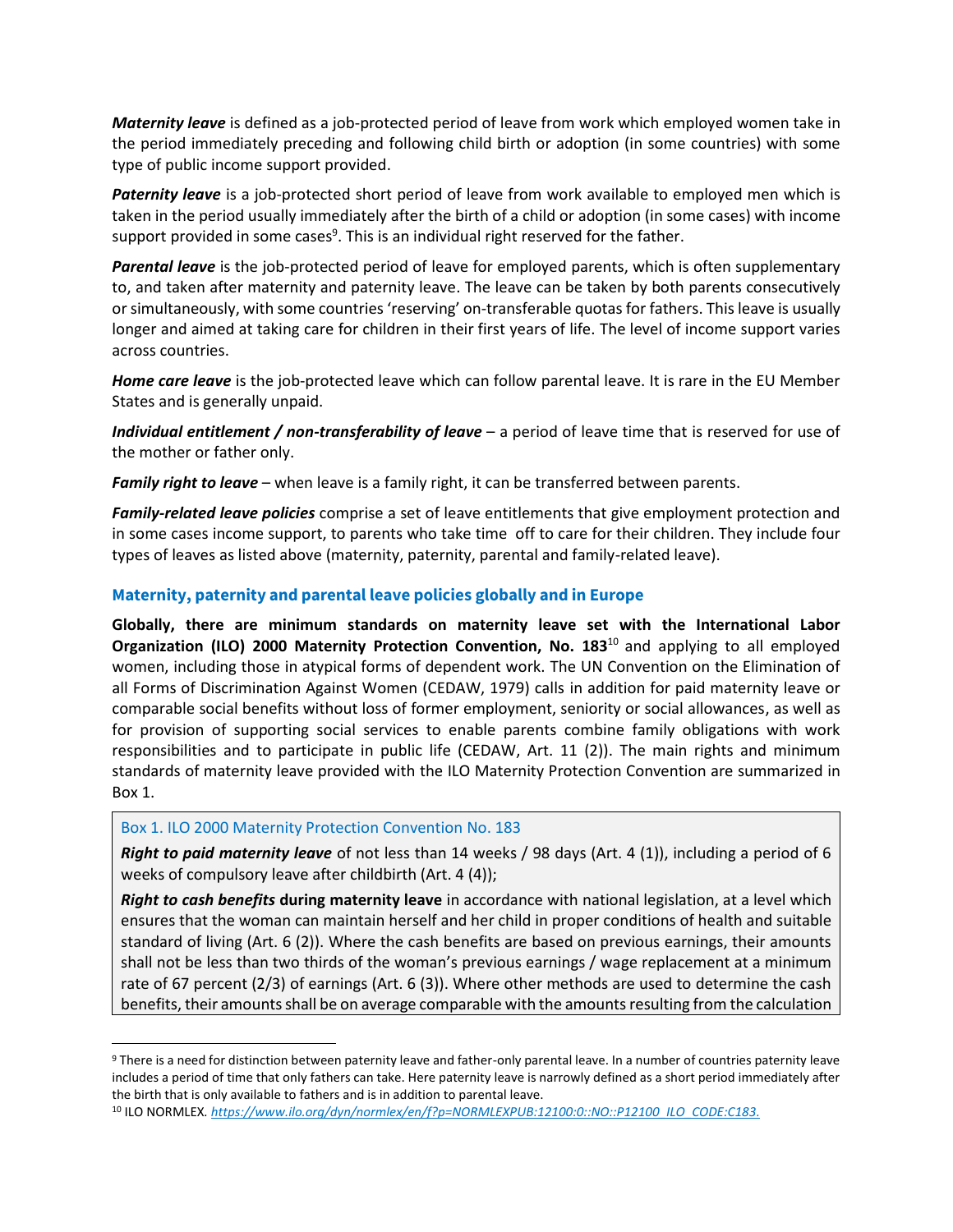based on previous earnings (Art. 6 (4)). Where a woman does not meet employment and social insurance-related conditions for maternity benefit, she shall be entitled to benefits out of social assistance funds, subject to the means test required for such assistance (Art. 6 (6)).

**Financing of maternity benefits**. Cash benefits to be provided through compulsory social insurance or public funds, and an employer shall not be individually liable for the direct cost of any such monetary benefit without that employer's specific agreement, with some exceptions (Art. 6 (8)). When the social security system is insufficiently developed, cash benefits are provided at a rate no lower than a rate payable for sickness or temporary disability in accordance with national laws and regulations (Art. 7  $(1)$ ).

▪ *Employment protection and non-discrimination*. This includes protection against termination of employment during pregnancy or in a period following the return to work (Art. 8 (1)) and right to return to the same or equivalent position paid at the rate at the end of maternity leave (Art. 8 (2)).

▪ *Source:* ILO NORMLEX*. [https://www.ilo.org/dyn/normlex/en/f?p=NORMLEXPUB:](https://www.ilo.org/dyn/normlex/en/f?p=NORMLEXPUB:%2012100:0::NO::P12100_ILO_CODE:C183)  [12100:0::NO::P12100\\_ILO\\_CODE:C183](https://www.ilo.org/dyn/normlex/en/f?p=NORMLEXPUB:%2012100:0::NO::P12100_ILO_CODE:C183)*

**Worldwide, only the USA and six other countries have no paid leave available to mothers**<sup>11</sup>. The other countries have it, and the median length of paid maternity leave is 14 weeks which corresponds to the ILO standard. Wage replacement ranges from 25 percent to 100 percent of earnings. Governments pay 100 percent of leave benefits for mothers in 96 countries, and 50 percent or more in 27 countries. In 53 countries employers pay 100 percent of maternity leave benefits. *Paternity leave* is provided in 91 countries and the median length of paid paternity leave is only 5 days. *Paid parental leave* is provided in 42 countries, mostly high and upper-middle-income economies. In almost 90 percent of them the parental leave is provided in addition to the maternity leave, in few countries maternity and parental leave are 'integrated'. Though parental leave is normally available to both parents, women tend to use it more than men.

**In Europe, the maternity leave regulations are largely compliant with the ILO Convention**. In the EU Member States, these policies are governed by the 1992 Maternity Leave Directive (92/85/EEC), which introduces measures aimed at improving the health and safety of pregnant women and mothers who have recently given birth or who are breastfeeding. Directive (92/85/EEC) stipulates a minimum period of maternity leave of 14 weeks, with 2 weeks of compulsory leave before and/or after delivery and an adequate allowance which is subject to national legislation. In 2008, the European Commission tried to amend this directive with a new framework proposal<sup>12</sup> to extend the duration of maternity leave to 18 weeks and in accordance with the ILO guidelines where at least 6 weeks of leave would be compulsory after confinement and paid at full salary. It also included a prohibition of dismissal during maternity leave and the right of the woman to return to the employment position with identical conditions she held before the leave. The proposal was accepted in 2010 by the European Parliament which proposed extending the maternity leave to 20 weeks, adding 2 weeks of non-transferable paternity leave, and a minimum of 16 weeks of maternity leave to be compensated at full salary. The proposal however was deadlocked in the European Council thereafter, and eventually withdrawn in July 2015.

**The regulation of paternity leave is at national level, but the creation of common European legislation in that area has started, building on existing regulation of parental leave**. A new Directive on work-life

<sup>11</sup> These six countries are the Marshall Islands, the Federated States of Micronesia, Palau, Papua New Guinea, Suriname and Tonga.

<sup>12</sup> (2008/0193/COD).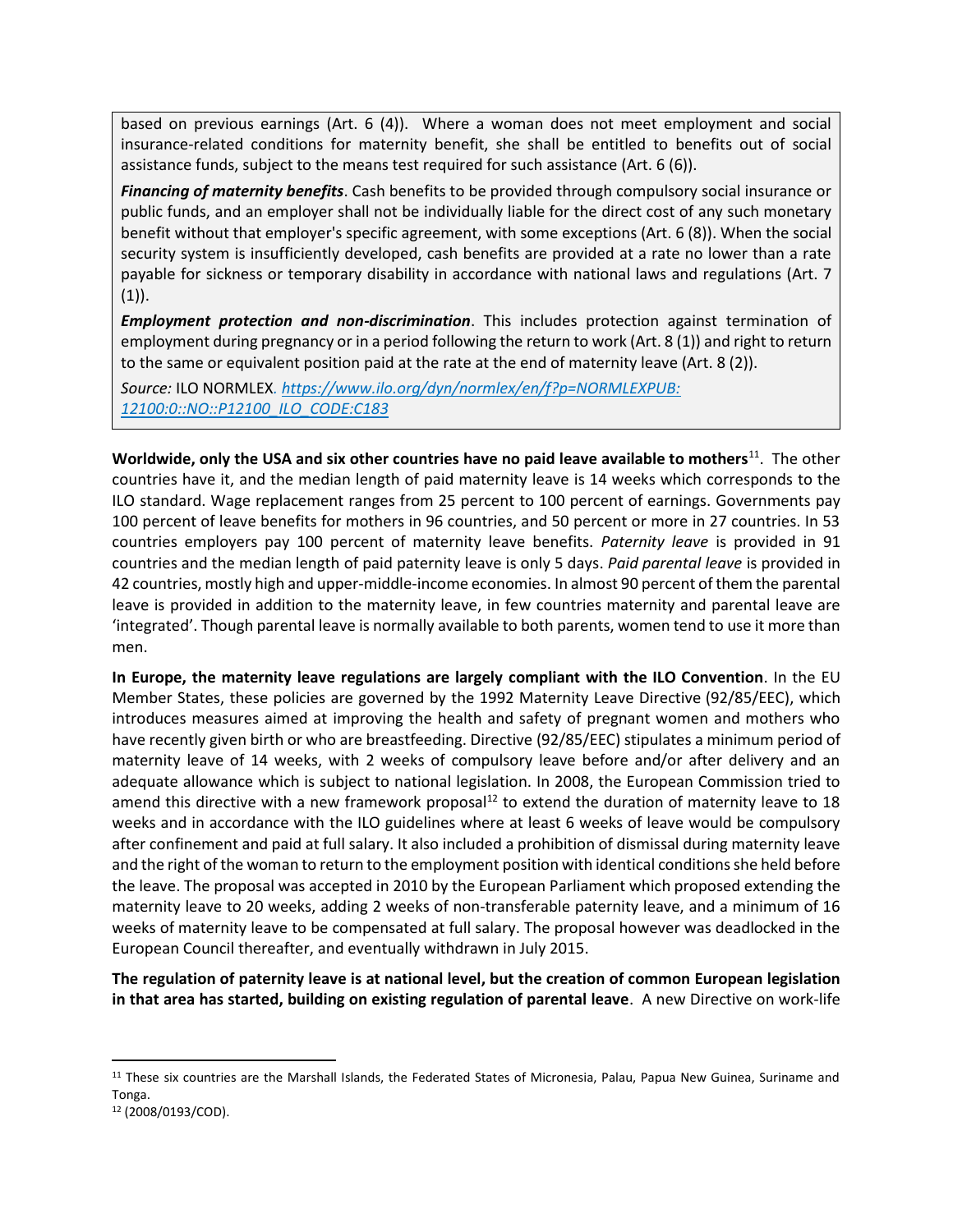balance was proposed by the European Commission in 2017<sup>13</sup> which is linked with the European Pillar on Social Rights and is part of a package of measures aimed at: (i) addressing in a comprehensive manner women's under-representation in employment, and (ii) supporting their career progression through improved conditions to reconcile professional and family responsibilities. The proposed directive complements existing rights, in particular the Parental Leave Directive 2010/18/EU<sup>14</sup>, and does not diminish the level of protection already offered by the EU acquis. It additionally improves existing rights and introduces new ones for both women and men, thereby promoting equal treatment and opportunities in the labor market, non-discrimination and gender equality. On January 24, 2019 a provisional agreement was reached between the Presidency of the Council of the EU and the European Parliament in the negotiations around the Directive on work-life balance. When formally adopted by the Council of the European Union and the European Parliament, the Member States will transpose this Directive into their national legislation, and will fill the scope left for setting own standards<sup>15</sup>.

**The key elements of the 2019 provisional agreement in the negotiations on the Directive on work-life balance**<sup>16</sup> are summarized in Box 2.

#### Box 2. Key elements of the 2019 provisional agreement in the negotiations around the Directive on work-life balance

**Fathers and second parents will be able to take at least 10 working days of** *paternity leave* around the time of birth of a child paid at a level equal to the currently set at EU level pay for maternity leave. The right to leave will not be subject to a prior service requirement. However, the payment of the paternity leave can be subject to a 6-month prior service requirement. Member States with more generous leave systems will be able to keep their current national arrangements;

**Individual right to 4 months of** *parental leave* for each parent, from which 2 months are nontransferable between the parents and are ''adequately' paid while the other 2 months per parent can continue to be transferred from one parent to another;

**A new concept at EU level –** *carers' leave* of 5 working days per year<sup>17</sup> for workers taking care for relatives in need of care or support due to serious medical reasons. Member States may use a different reference period, allocate leave on case-by-case basis, and may introduce additional conditions for the exercise of this right;

**Extension of the right to request** *flexible working arrangements* to working carers in addition to this right for all parents.

<sup>13</sup> Proposal for a DIRECTIVE OF THE EUROPEAN PARLIAMENT AND OF THE COUNCIL on work-life balance for parents and carers and repealing Council Directive 2010/18/EU. Brussels, 26.4.2017 COM (2017) 253 final 2017/0085 (COD)

<sup>14</sup> COUNCIL DIRECTIVE 2010/18/EU of 8 March 2010 implementing the revised Framework Agreement on parental leave concluded by BUSINESSEUROPE, UEAPME, CEEP and ETUC and repealing Directive 96/34/EC.

<sup>&</sup>lt;sup>15</sup> For example, the leave durations and payment levels are minimal standards, Member States can set higher ones. Also, the Member States have to determine the level of payment of the parental leave.

<sup>&</sup>lt;sup>16</sup> The 2019 provisional agreement is somewhat more restrictive that the initial proposal of the Commission of 2017, which went further by making all 4 months of parental leave non-transferable; specifying reference pay for paternity, parental and carer's leaves (at least at the level of sick leave pay); and allowing for flexible (piecemeal and part-time) uptake of the parental leave until the child becomes 12 years old.

<sup>&</sup>lt;sup>17</sup> The carer's leave is not included in the scope of this note. It is worth noting though that, for the first time, with this agreement informal care givers are recognized and given the right to take leave. Although modest, this right means that the Member States will have to recognize care givers in their national employment laws.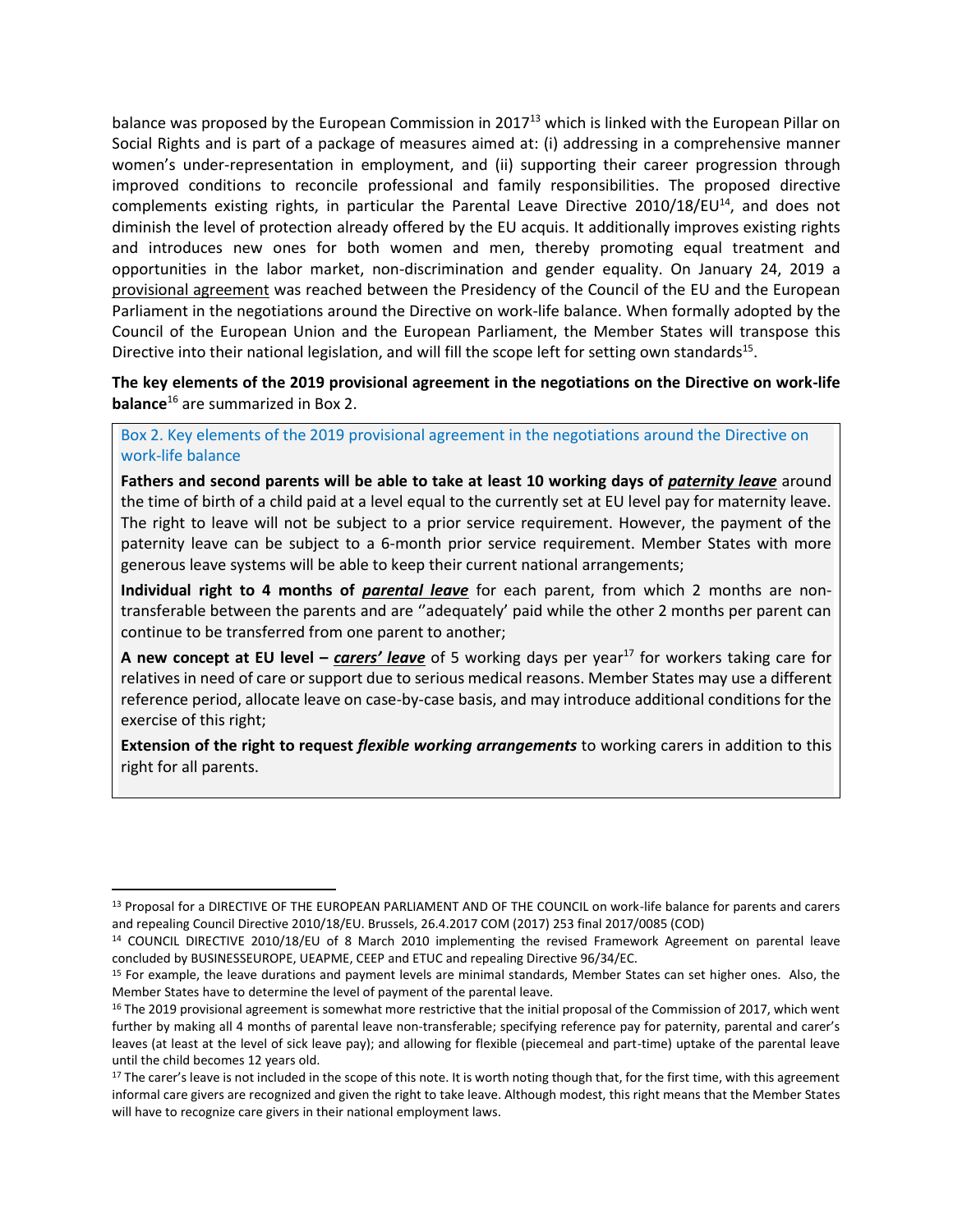*Source*: Better work-life balance for EU citizens: Presidency reaches provisional agreement with the European Parliament, January 24, 2019. Romania2019.eu. https://www.romania2019.eu /2019/01/24/better-work-life-balance-for-eu-citizens-presidency-reaches-provisional-agreementwith-the-europe.

**Maternity and paternity leave policies in the EU, EFTA and Western Balkan countries, despite their diversity, have a number of common features.** They include *inter alia* the following:

*All reference countries have quite elaborated national legal framework* which regulates different aspects of maternity and paternity benefits and leave. The statutory basis involves (at least) social insurance codes and laws, laws on social security contributions and benefits, laws on health insurance and/or insurance in case of sickness and maternity, labor codes and other labor legislation. In some countries the statutory framework also includes laws on family compensations, social welfare laws, legislation on equal opportunities and equal treatment of men and women on the labor market, laws on protection of women's employment. A number of countries have adopted special primary or secondary legislation on maternity and paternity leave<sup>18</sup>.

*The protection in case of maternity is a combination of cash and in-kind benefits*. Along with paid and unpaid leave, most of the countries provide *in-kind benefits* for pregnant women and young mothers in the form of free medical care, midwife care and midwife consultation during pregnancy and after birth, free hospital stay and/or delivery, exemptions from co-payments, childcare provided by certified children's or baby nurses.

*The right to maternity and paternity leave applies mainly to persons who are active in the labor market,* in certain cases unemployed women who receive statutory unemployment benefits and/or womenstudents are eligible as well. Much less common are the cases of paid maternity / cash support for inactive and other categories of women without social insurance. Where existent such scheme is in addition to the scheme(s) for active and insured mothers and fathers, could be means-tested and part of the social assistance system. Some examples of such schemes are given in Box 3.

#### Box 3. Examples of European non-contributory maternity leave schemes and financing models

*Italy* provides insurance-based paid maternity leave for employed and self-employed women, but also state-financed maternity allowance for working mothers with low income and for temporary unemployed mothers. Italy also provides an allowance financed by the municipality of residence to non-working mothers with low income.

*Croatia* operates a contribution-financed scheme covering the employed population and providing earning-related cash benefits and also a tax-financed scheme for inactive population providing flat-rate benefits.

*Germany* operates a compulsory social insurance scheme for female employees providing benefits in kind and earnings-related cash benefits. At the same time, co-insured spouses and daughters of insured persons in minor employment and female employees who are not affiliated to a statutory sickness fund may receive Maternity benefit by the Federal State.

<sup>&</sup>lt;sup>18</sup> For example, the Act on Maternity and Parental Aids in Croatia, the Consolidated Act No 827 of 23 June 2017 on right to leave and cash benefits in the event of birth in Denmark, the Maternity Grant Act in Finland, the Act on the protection of mothers who are working, or following a study or training in Germany, the Maternity/Paternity Leave and Parental Leave Act in Iceland, the Paternity Leave and Benefit Act (2016) in Ireland, Law No. 53 of 8 March 2000 on provisions for maternity and paternity support in Italy, the Law on Parental leave in Sweden, the Federal Law on Income Compensation Allowances in case of Service and in case of Maternity in Switzerland, the Statutory Decree 91/2009 on the Protection System in case of Maternity, Paternity and Adoption in Portugal, or the Emergency Ordinance No. 158/2005 in Romania.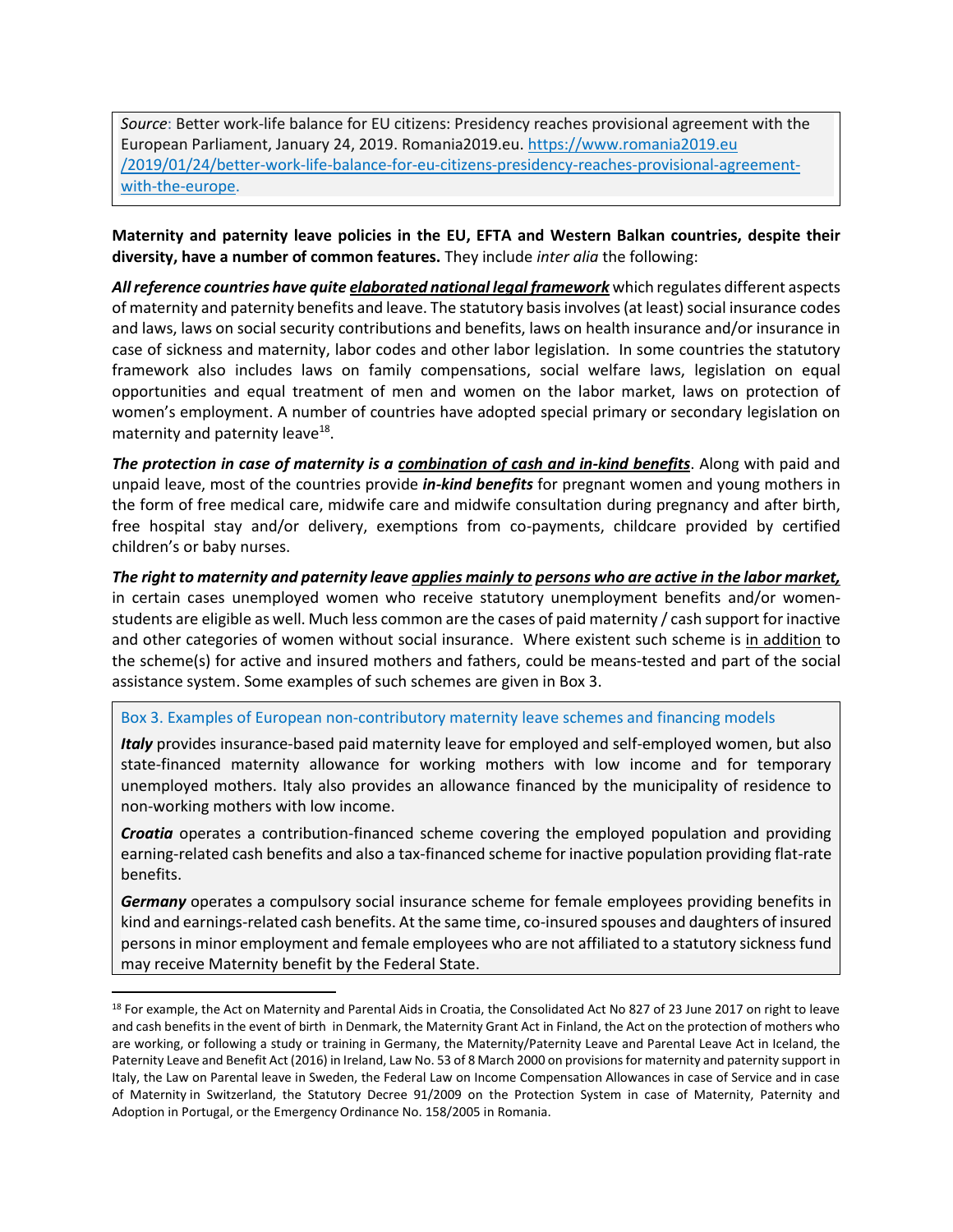*Bulgaria* provides insurance-based paid maternity leave for women who work and have insurance for general sickness and maternity, but also 'social maternity leave' for non-eligible for the insurance-based scheme. The 'social maternity leave'' lasts till the child becomes 1 year old. It is means-tested and paid in cash (at a flat rate which is lower than the insurance-based compensation) or in-kind ('social investment' in the child and child's family).

*Source*: MISSOC database and national legislation.

*The eligibility for maternity and paternity leave is linked to making social insurance contributions prior to confinement*. Most often, the rights to maternity and paternity leave require participation in compulsory social insurance with no options for voluntary contributions<sup>19</sup>. Paid leave is fully or partially financed by social insurance funds. Social insurance-based is the maternity and paternity leave in all EU and EFTA Member States.

*The compensations at the time of maternity and paternity leave are largely earning-related*. Earningrelated are the compensations for maternity leave in most of the EU and EFTA Member States, few of them operate flat-rate benefits which are not linked to earnings.

*In most of the cases these leaves are counted as employment and/or contribution record* for pensions, and are factored in the calculation of the amount payable.

#### **Duration of the maternity leave**

 $\overline{a}$ 

**All EU, and also EFTA and Western Balkan countries have paid maternity leave.** This leave is understood as a health and welfare measure taken just before, during and immediately after childbirth. Policies mainly target the leave after childbirth, and the public income support associated with it $20$ . Policymakers are cognizant of the possible negative effect of long periods of leave on women's labor market attachment and career advancement, and over recent years many European countries have made changes to the design of their maternity leave provision.

**Maternity leave duration is equal or higher than the ILO minimum standard**, **except for one country**. As said, the current EU acquis (Maternity Leave Directive (92/85/EEC) mandates at least 14 weeks / 98 days (same as the ILO 2000 Maternity Protection Convention), of which 2 mandatory weeks. The national laws are largely compliant with that, the only exception is Portugal where the cumulative (pre- and post-natal) maternity leave is shorter **-** 10 weeks. The longest maternity leave is to be found in Bulgaria (58.5 weeks), also in the UK and the Western Balkan countries except for North Macedonia (52 weeks). The pre-natal leave duration varies between 2 weeks (Ireland) and 12 weeks (Norway). It can be all mandatory, all optional or a combination of mandatory and optional periods. The longest *mandatory* pre-natal leave is 8 weeks and is to be found in Greece, the Czech Republic, Slovakia, Austria and Luxemburg. The post-natal leave duration varies between 6 weeks (Spain and Portugal) and 52 weeks (Bulgaria). The longest *mandatory* post-natal leave of 16 weeks is to be found in Italy, while the longest optional one (of 50.5 weeks) is in Bulgaria. Currently, in the EU Member States the statutory average duration of maternity leave is close to 22.5 weeks; the average for pre-natal leave it is 6.7 weeks and the average for post-natal leave is 15.8 weeks. A comparison of maternity leave duration across Europe is presented in Figure 1<sup>21</sup>.

<sup>&</sup>lt;sup>19</sup> There are few exceptions. For example, Austria requires compulsory social insurance for all employed with income above the marginal earning thresholds, but also allows voluntary insurance in case of minor employment.

<sup>&</sup>lt;sup>20</sup> European Commission (2018). Changes in child and family policies in the EU28 in 2017.

 $21$  Such comparisons could end up with different results / rankings as a result of different ways of interpretation of national legislation which could be complicated and difficult to put under common denominator. In this case comparison across countries takes into account the 'most common' or 'base case' under which maternity leave duration is determined. Most countries allow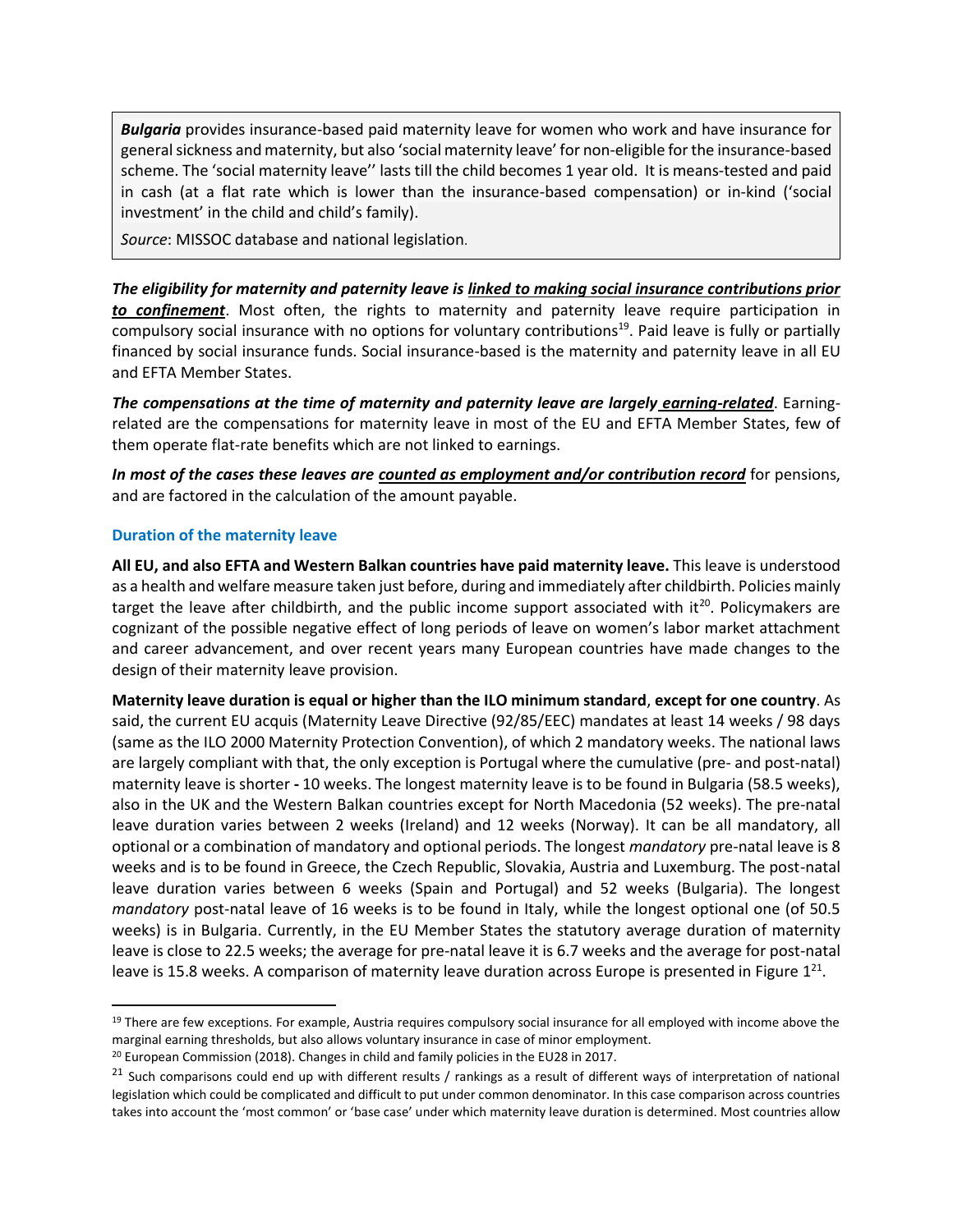

Figure 1. Duration of maternity leave in the EU and EFTA Member States and Western Balkan countries

*Source:* National legislation as summarized in MISSOC, update at Jan. 1, 2019, and MISSCEO, update at Feb. 15, 2019. *Notes*: The orange line represents the minimum number of weeks as mandated by the Maternity Leave Directive; the black line is the actual EU average. Maternity leave is defined as both paid and unpaid in this graph.

**New trends are observed in maternity leave policies** towards, *inter alia*, increasing the importance of the parental leave, allowing more flexibility in how to use the maternity leave and more options for transferability of maternity leave.

*There is a shift away from 'traditional' maternity and paternity leave in favor of 'integrated' parental leave*. This trend is new and witnessed mostly in some 'old' EU Member States. One example is the United Kingdom where in 2015 leave policies were reformed so that 37 weeks of paid maternity leave may be taken as shared, paid parental leave. Other examples are Sweden, Denmark and Portugal (also EFTA Member State Norway) where there is no strict division between maternity and paternity leave. Instead, there is a combined leave entitlement where certain numbers of leave days are 'reserved' as the mother's and the father's mandatory quotas, and the rest of the leave days are transferable.

*The arrangements for taking the maternity leave are becoming more flexible*. Though the majority of EU Member States does not allow taking the maternity leave on a part-time basis, overall this possibility is expanding over time to facilitate a quicker and at the same time gradual return of the mothers of young

 $\overline{a}$ 

longer than the 'base case' maternity leave in specific cases such as birth of twins or multiple births, birth of a child with special needs, complications during pregnancy and birth. They also allow taking fully or partially the pre-natal part of the maternity leave after giving birth. Although the information from national legislation is organized in the MISSOC database in accordance with a common template, the individual countries have certain flexibility of reporting information, thus there are variations in content, length and breadth of available descriptions of national systems. Finally, additional complications are associated with the possibility for different assumptions with regard to availability or, on the contrary, absence of maternity leave in the countries (namely, Denmark, Norway, Portugal and Sweden) where the leave entitlement is combined - parental leave instead of distinct maternity and paternity leaves. For the current comparison, it is assumed that the part of the parental leave which is reserved mandatory and exclusively for the mother and is not transferable (mother's mandatory leave quota) has the characteristics of maternity leave.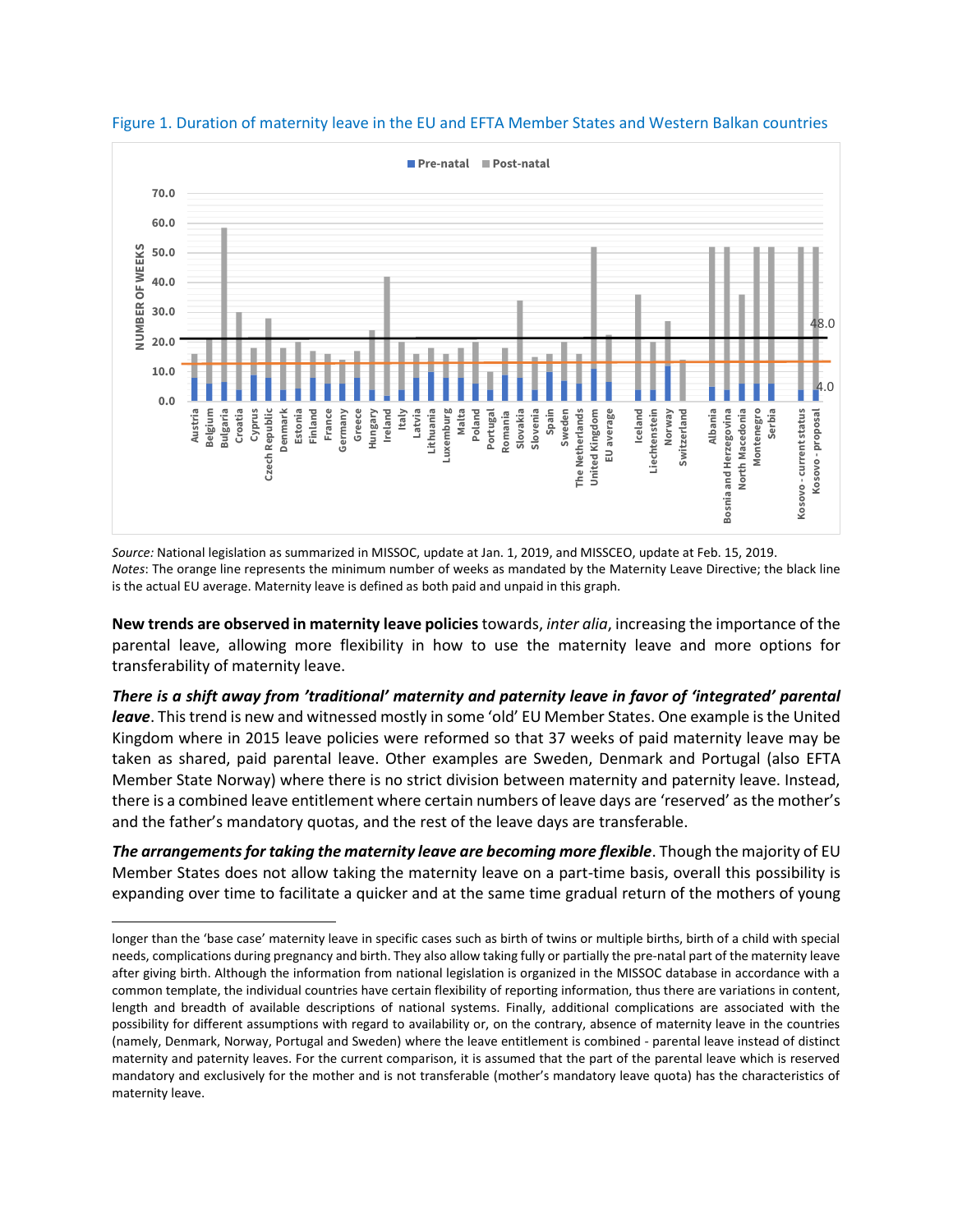children in employment. For example, in Belgium the last two weeks of maternity leave can be converted into part-time leave that can be used in combination with part-time work. In Spain, maternity leave can be taken on a part-time basis, except for the six-week period after birth. During periods of leave on a parttime basis, the calculation basis of the allowance will be reduced in inverse proportion to the reduction of working hours. In the Netherlands, maternity leave can be taken part-time from the 7<sup>th</sup> week onwards.

*There is more flexibility in transferring parts of the maternity leave to fathers, other family members or other persons who take care of the newborn or young child*. In the past, the father was entitled to maternity leave only in special cases (such as death of the mother, hospitalization or other reasons for her inability to take care of the child, abandonment of the child by the mother and similar). For example, in Croatia after the compulsory maternity leave period the mother can resume work and the father can use the remaining leave period. Also, if one of the parents uses the remaining leave on a part-time basis, its duration is doubled. Similarly, in Bulgaria with the mother's consent, the father can use her paid maternity leave from the 6th month of the child until the child reaches 1 year of age. Similarly, in Slovakia the benefit is payable to the father upon agreement of the mother and provided that the mother does not receive maternity or parental benefit after a period of at least 6 weeks after birth until the child is 3 years old. Possibility for transferability of child raising leave was recently introduced in Serbia, Montenegro and Bosnia and Herzegovina's entity Republika Srpska.

# **Paternity leave duration**

**Paternity leave policies are determined at national level and this entails large variations** in terms of leave length, compensation levels and whether the paternity leave is a family or individual right. The most common definition of paternity leave is a job-protected short period of leave from work which is taken by employed men / fathers in the period immediately after the birth of a child, and is well paid. This leave is different from the parental leave quota (number of days of parental leave) which is reserved for the father. According to the latest available data<sup>22</sup>, 24 of the EU28 Member States offer some form of paternity leave after the birth of a child, and in 16 of them the leave is 10 working days<sup>23</sup> or longer. In 17 EU Member States the compensation rate is at 100 percent of previous earning of the father, paid from contributory insurance funds, and sometimes from general taxation<sup>24</sup>. Finland has the most generous paternity leave of 9 weeks, where all of them are well-paid<sup>25</sup>.

The average duration of paternity leave in Europe (paid and unpaid combined) is currently 11.2 days<sup>26</sup> (Figure 2). Paternity leave duration varies from 2 working days in Greece, Malta and Luxemburg to 54 consecutive days (without Sundaysthus making 9 weeks in total) in Finland. 4 EU Member States – Croatia, Germany, Slovakia and Sweden – are without statutory entitlement to paternity leave. However, in Slovakia, fathers can take a part of the parental leave. In the case of Sweden, the absence of separate provision for paternity leave is offset by provision for a generous parental leave with a leave quota of 90

<sup>22</sup> MISSOC Tables, update at Jan. 1, 2019 (latest).

<sup>&</sup>lt;sup>23</sup> In line with the provisionary agreement stating that fathers and second parents will be able to take at least 10 working days of leave around the time of birth of a child; it also requires such leave to be paid at a level equal to the currently set at EU level pay for maternity leave, and the right to the leave not to be subject to a prior service requirement.

<sup>24</sup> European Commission (2018). *Paternity and Parental Leave Policies across the European Union. Assessment of current provision*. Publications Office of the European Union, 2018.

<sup>25</sup> Well paid is defined as at least 66 percent of previous earnings. This threshold is set by the European Commission (2010) and indicates that earnings below 66 percent create a risk of a low wage trap. See: European Commission (2018). *Paternity and Parental Leave Policies across the European Union. Assessment of current provision*. Publications Office of the European Union, 2018.

<sup>&</sup>lt;sup>26</sup> National legislation determines paternity leave duration in different ways. For the purpose of this comparison paternity leave duration defined in months, weeks, calendar days and consecutive days is converted into duration in working days.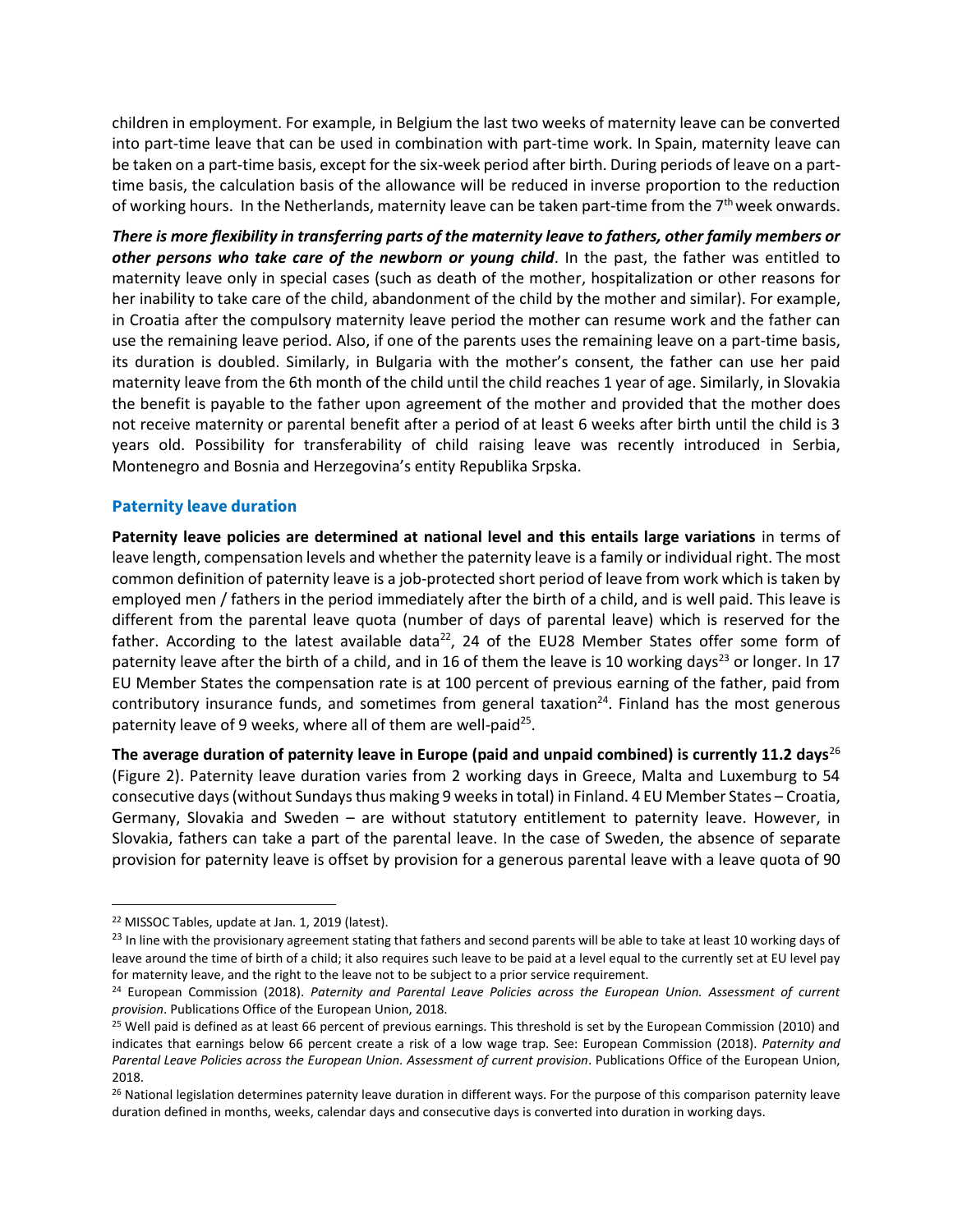days exclusively reserved for the father. Two of the Western Balkan countries – Albania and North Macedonia – have statutory paternity leave.



**Figure 2. Duration of paternity leave in the EU and EFTA Member States and Western Balkan countries**

*Source:* National legislation as summarized in MISSOC, update at Jan. 1, 2019 and MISSCEO, update at Feb. 15, 2019. *Notes*: The orange line represents the minimum number of days as proposed by the 2019 provisional agreement around the negotiation of the Directive on work-life balance. The black line is the actual average duration of the paternity leave in the EU Member States. Paternity leave is defined as paid and unpaid in this graph.

#### **Parental leave duration**

**EU Directive 2010/18/EU formulates the minimum requirements on parental leave and time off from work.** The directive states that both parents are entitled to at least 4 months of leave each. It lays down minimum requirements designed to facilitate the reconciliation of parental and professional responsibilities for working parents, taking into account the increasing diversity of family structures while respecting national law, collective agreements and/or practice. Key provisions of the Directive are summarized in Box 4.

# Box 4. EU Directive 2010/18/EU on parental leave – key points

*Employment related contributory scheme.* Directive 2010/18/EU applies to all workers, men and women, who have an employment contract or employment relationship as defined by the law, collective agreements and/or practice in force in each Member State, including part-time workers, fixed-term contract workers or persons with a contract of employment or employment relationship with a temporary agency. Member States may apply more favorable provisions than those set out in the Directive. It is often supplementary and taken after maternity and paternity leave. Employees (male and female) are entitled to it irrespective of the type of contract as long as contributions are paid.

*Individual right entitlement*. The Directive entitles men and women workers to an individual right to parental leave on the grounds of the birth or adoption of a child to take care of that child until a given age up to 8 years to be defined by Member States and/or social partners.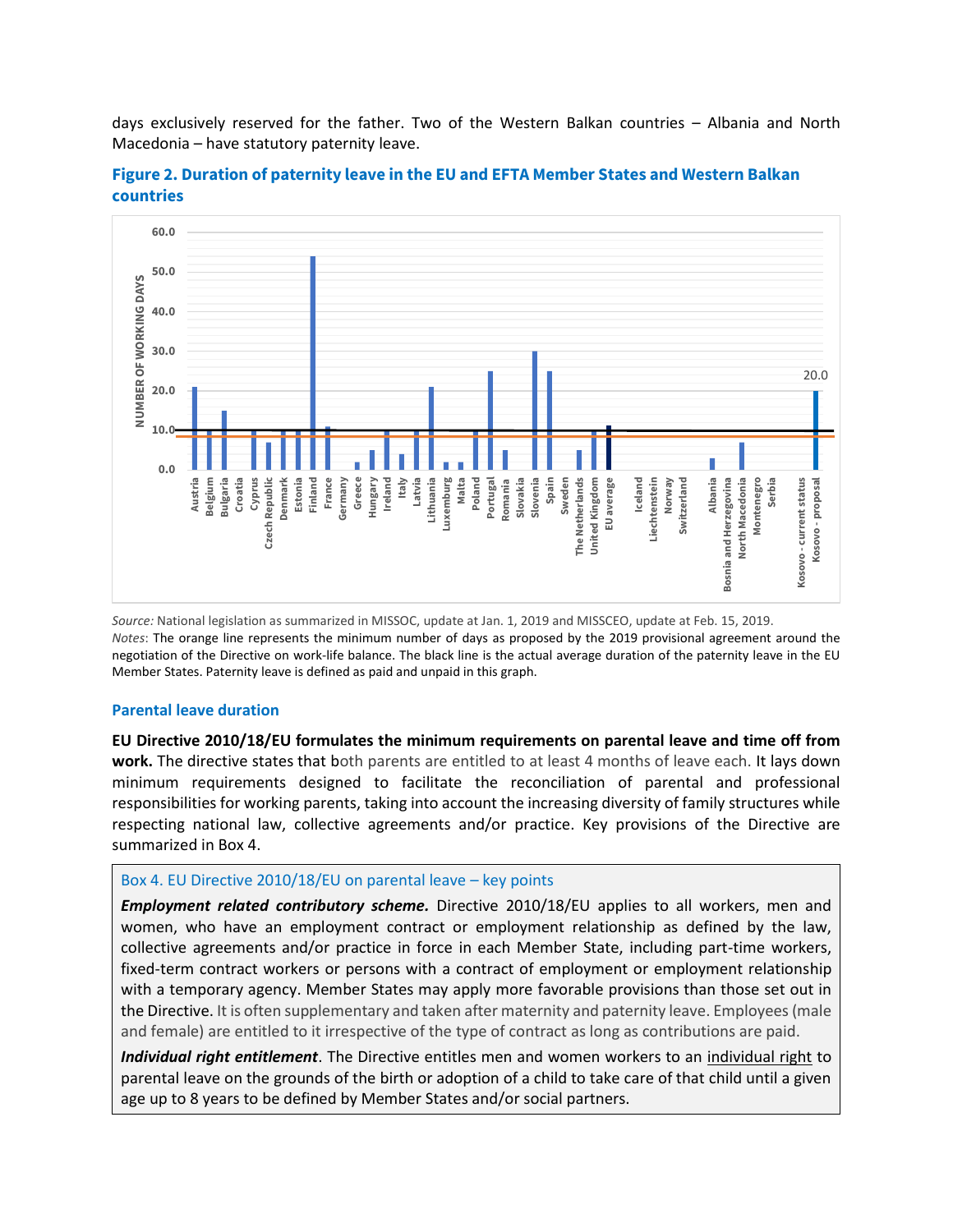**Duration and transferability**. The leave shall be granted for at least 4 months and, to promote equal opportunities and equal treatment between men and women, should, in principle, be provided as nontransferable. To encourage a more equal take-up of leave by both parents, at least 1 of the 4 months shall be provided on a nontransferable basis. The modalities of application of the non-transferable period shall be set down at national level.

*National level responsibilities.* As long as the minimum requirements of the Directive are respected, the Member States may decide on whether parental leave is granted on a full-time or part-time basis, in a piecemeal way or in the form of a time-credit system, taking into account the needs of both employers and workers; make entitlement to parental leave subject to a period of work qualification and/or a length of service qualification which shall not exceed one year; and define the circumstances in which an employer is allowed to postpone the granting of parental leave for justifiable reasons.

*Rights to return to the same job and non-discrimination.* At the end of parental leave, workers shall have the right to return to the same job or, if that is not possible, to an equivalent or similar job consistent with their employment contract or employment relationship. In order to ensure that workers can exercise their right to parental leave, Member States shall take the necessary measures to protect them against less favorable treatment or dismissal on the grounds of an application for, or the taking of, parental leave.

*Better work-life balance*. National law and collective agreements should regulate the right of workers (both parents) to request changes in working hours after their return from parental leave.

*Source:* Directive 2010/18/EU, [https://eur-lex.europa.eu/LexUriServ/LexUriServ.do?uri=OJ:L:](https://eur-lex.europa.eu/LexUriServ/LexUriServ.do?uri=OJ:L:%202010:068:0013:0020:en:PDF)  [2010:068:0013:0020:en:PDF.](https://eur-lex.europa.eu/LexUriServ/LexUriServ.do?uri=OJ:L:%202010:068:0013:0020:en:PDF)

**All EU and EFTA Member States, except for Switzerland, have statutory parental leave.** In more than half of the EU Member States (16) (Belgium, Croatia, Czech Republic, Denmark, France, Germany, Greece, Ireland, Italy, Luxembourg, Malta, Portugal, Slovenia, Spain, The Netherlands, UK) the parental leave is an individual right / entitlement of the parent. It is a combination of individual and family rights in 2 EU Member States (Romania and Sweden), and a family right in 10 Member States (Austria, Bulgaria, Cyprus, Estonia, Finland, Hungary, Latvia, Lithuania, Poland and Slovakia). Only 10 EU countries in which the parental leave is an individual entitlement, have a period of parental leave which is exclusively reserved for the fathers(Belgium, Croatia, Greece, Ireland, Italy, Luxembourg, Malta, Poland, The Netherlands, UK), but, even in these countries, this entitlement can often be transferred to the mothers<sup>27</sup>. Among the Western Balkan countries, North Macedonia and Albania have legislated explicitly provision of parental leave. Montenegro and Serbia provide childcare leave (after the end of pregnancy leave) which is considered part of the maternity leave<sup>28</sup> but, with the consent of the mother, can be transferred to the father. The paternity leave is compensated at different rates ranging from well-paid to unpaid. In Hungary, Estonia and the Czech Republic parental leaves are well-paid and are also among the most generous in terms of duration<sup>29</sup>.

**The variations in parental leave duration across countries are significant**, ranging from 26 weeks in Finland to 156 weeks in Germany and Spain (Figure 3). The average duration is 73.4 weeks, and in only one EU Member State (Finland) the parental leave is shorter than the stated minimum of 4 months per

<sup>27</sup> European Commission (2018). *Paternity and Parental Leave Policies across the European Union. Assessment of current provision*. Publications Office of the European Union, 2018.

<sup>28</sup> MISSCEO database, Maternity/Paternity benefit section.

<sup>29</sup> European Commission (2018). *Paternity and Parental Leave Policies across the European Union. Assessment of current provision*. Publications Office of the European Union, 2018.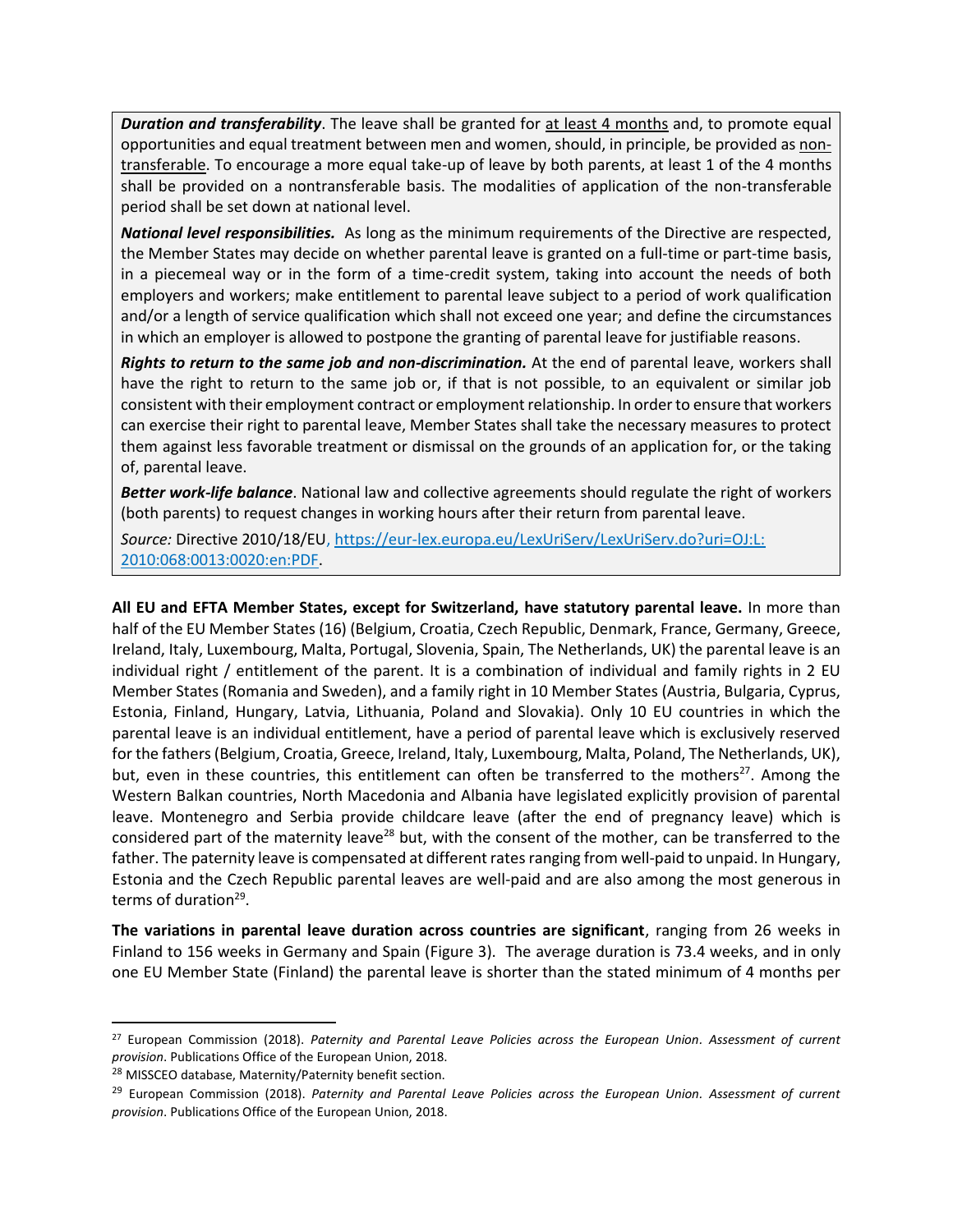parent<sup>30</sup> in Directive 2010/18/EU. Also, in one of the EFTA Member States, Iceland, where the maximum duration of parental leave is 30 weeks. Variations very much depend on the proportion between the paid and unpaid segments of the leave, also on the leave compensation schedule - usually shorter parental leave is compensated more generously compared to longer leave. In certain cases, the leave duration is flexible, can vary depending on other factors like how the leave is used (sequentially or jointly), whether the leave is shared, whether the leave is taken full-time or part-time. In some countries the parents have the option to take a longer parental leave at a lower compensation rate or a shorter parental leave at a higher compensation rate. The parental leave can be longer if the child has special needs, if child(ren) is/are raised by a single parent and similar. Finally, in some countries there is flexibility with respect to the child's age limit for taking the parental leave. For example, in Germany, parental leave is granted in principle until the child becomes 3 years old, however, 24 months of the leave may be also claimed after the child turns 3 years.



Figure 3. Duration of parental leave in EU and EFTA Member States and Western Balkan countries

*Source:* National legislation as summarized in MISSOC, update at Jan. 1, 2019 and MISSCEO, update at Feb.15, 2019; For Malta: L.N. 225 of 2003 - [Parental Leave Entitlement Regulations.](http://www.justiceservices.gov.mt/DownloadDocument.aspx?app=lom&itemid=11212) [https://dier.gov.mt/en/Employment-Conditions/Leave/Pages/](https://dier.gov.mt/en/Employment-Conditions/Leave/Pages/%20Parental-Leave.aspx)  [Parental-Leave.aspx.](https://dier.gov.mt/en/Employment-Conditions/Leave/Pages/%20Parental-Leave.aspx) For The Netherlands additional information from: [https://www.angloinfo.com/how-to/netherlands/](https://www.angloinfo.com/how-to/netherlands/%20healthcare/pregnancy-birth/parental-leave)  [healthcare/pregnancy-birth/parental-leave.](https://www.angloinfo.com/how-to/netherlands/%20healthcare/pregnancy-birth/parental-leave) *Notes:* The orange line represents the minimum number of weeks as mandated by the EU Directive 2010/18/EU on parental leave; the black line is the actual EU average. Parental leave is defined as paid and unpaid in this graph.

**Actual take up of parental leave is low among fathers, and this is a common trend.** In recent years, the EU and EFTA countries are undertaking different policy measures to promote the father's uptake. Some examples of such policies are listed in Table 1.

<sup>&</sup>lt;sup>30</sup> For the purposes of this comparison 4 months per parent are converted into 32 weeks (8 months x 4 weeks); other way of conversion ( $2/3$ <sup>rd</sup> of 12 months / 52 weeks) renders 34.7 weeks. The comparison is trying to comply as much as possible to the leave durations in weeks, months and years as specified in the legislation of the respective country.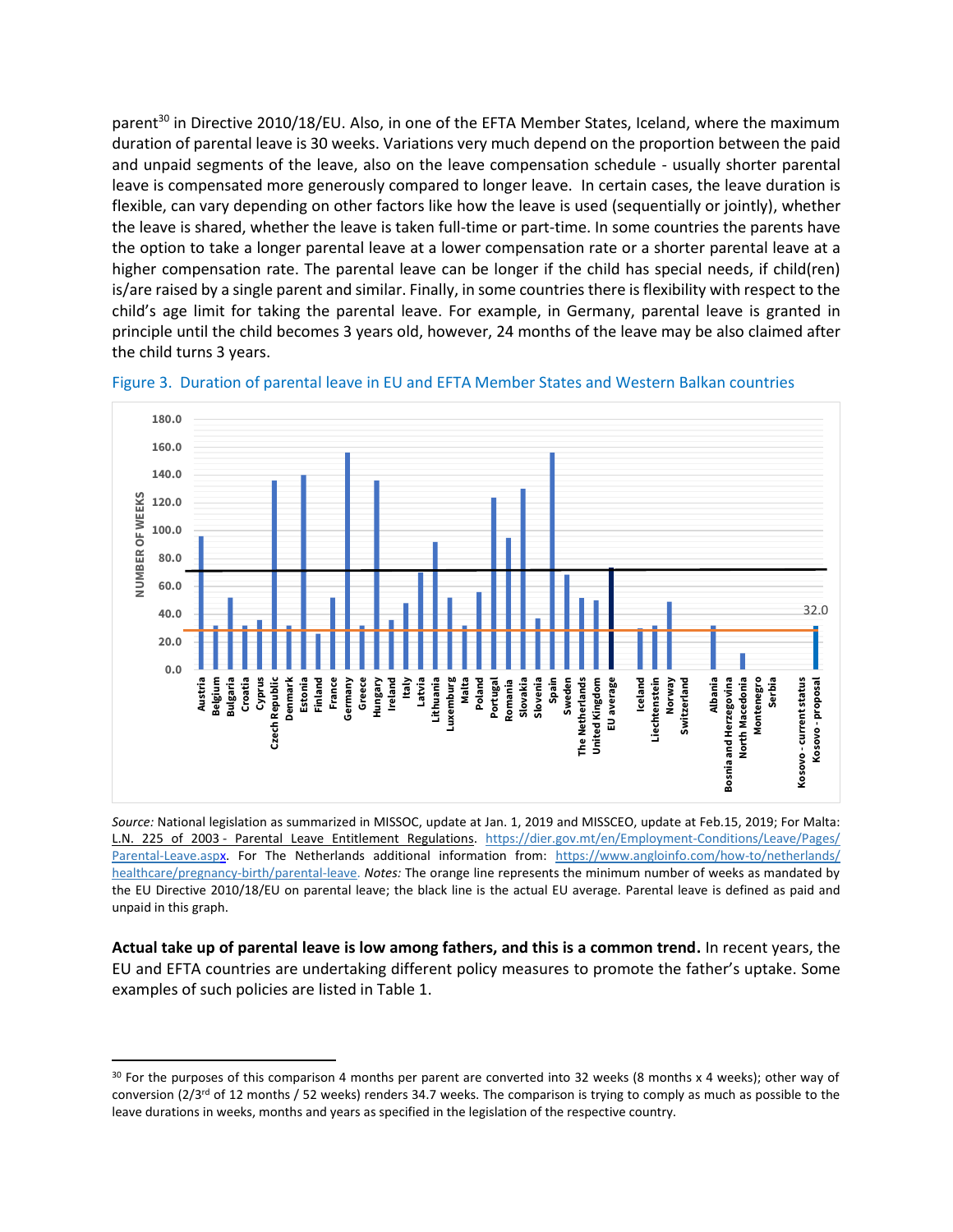| <b>Country</b> | <b>Description of policy</b>                                                                  |
|----------------|-----------------------------------------------------------------------------------------------|
| Austria        | Parents each receive an additional bonus cash payment if they share parental leave            |
|                | equally or at least 60:40                                                                     |
| France         | Parents receive higher leave compensation if they both take some leave                        |
| Italy          | Parents receive an additional month of leave if the father takes at least 3 of the initial 10 |
|                | months                                                                                        |
| Germany        | Parents receive pay for additional 2 months of leave if they each take at least 2 of the      |
|                | initial 12 months                                                                             |
| Norway         | 70 days of the total post-natal parental leave are reserved for each parent                   |
| Portugal       | The initial parental leave is prolonged by 30 days in case of shared leave, provided each     |
|                | parent takes a leave of 30 consecutive days, or two periods of 15 consecutive days.           |
| Sweden         | 90 of the 480 days of paid parental leave are reserved for the mother, and the same           |
|                | amount is reserved for the father                                                             |

Table 1. Policies to promote father's uptake of the parental leave in EU and EFTA Member States

Source: National legislation; MISSOC, extraction as of Jan. 1, 2019; and *"World Bank Group. 2018. Women, Business and the Law 2018. Washington, DC: World Bank. © World Bank[. https://openknowledge.worldbank.org/handle/10986/29498.](https://openknowledge.worldbank.org/handle/10986/29498)*

**To encourage the take up of parental leave, the proposal for the new Directive on work-life balance recommends individual right to 4 months of parental leave for each parent, from which 2 months are non-transferable between the parents and are 'adequately'/well paid, at least at the level of sick pay**. However, sick pay compensations vary considerably across EU28, and only 14 Member States offered in 2017 paid sick leave which could be considered as well-paid $31$  (at least 66 percent of the previous earnings).

# **Combined duration of maternity, paternity and parental leave**

 $\overline{\phantom{a}}$ 

**The combination of the duration of maternity, paternity and parental leaves and other characteristics of these leaves, especially flexibility, transferability and compensation levels, is an important instrument of family policies.** The combined duration of leaves by country is presented in Figure 4. The joint presentation of these types of leaves reveals that different countries use them in different ways for support of child birth and child raising and for promotion of work-family life balance. Certain countries emphasize on long maternity leave while others emphasize on parental leave which can be used more interchangeably and flexibly by both parents. There is no clear pattern in how these leaves are combined. The impacts of these policies are yet to be assessed.

<sup>31</sup> European Commission (2018). *Paternity and Parental Leave Policies across the European Union. Assessment of current provision*. Publications Office of the European Union, 2018.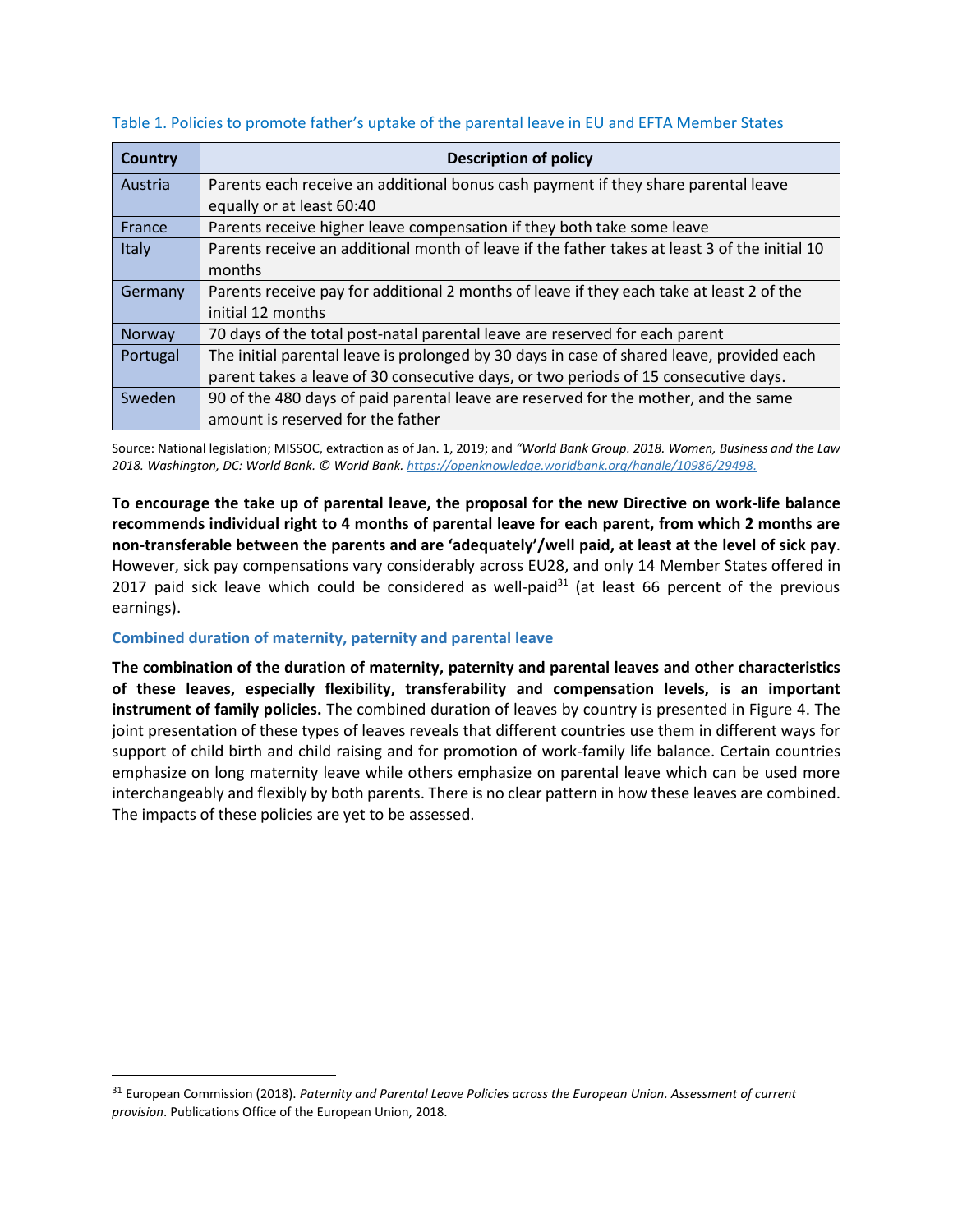

Figure 4. Duration of maternity, paternity and parental leave in the EU and EFTA Member States and the Western Balkan countries

*Source:* National legislation as summarized in MISSOC, update at Jan. 1, 2019 and MISSCEO, update at Feb. 15, 2019.

#### **Maternity, paternity and parental leave reform in Kosovo in the European policy context**

**The Government of Kosovo is reforming maternity, paternity and parental benefits and has drafted in 2018 a new Labor Code and a Law on Maternity and Parental Leave.** The Law on Maternity and Parental Leave specifically aims to regulate the rights to maternity, paternity and parental leaves and the obligations of different parties; to establish a framework for reconciliation of family and work life; and to set the terms and conditions for financing such rights. Policymakers in Kosovo are proposing with the draft Law on Maternity and Parental Leave regulations that are compliant with the EU directives in respective areas. This is made on a unilateral and voluntary basis. At this point there is no requirement for adoption of the EU acquis in terms of the types of family leaves and their characteristics. The key elements of the proposed with the draft law leaves are summarized in Box 5.

Box 5. Maternity, paternity and parental leaves in Kosovo as proposed with the draft Law on Maternity and Parental Leave (2018)

The draft law is supposed to apply to employers and employees in the public and the private sector, including unemployed and self-employed women (Art. 2).

The draft law proposes *maternity leave* of 12 months, of which 2 months of mandatory leave to be taken by the mother before or after giving birth. Paid are 9 months of this leave – the first 3 months are paid by the employer at the rate of 70 percent of the basic salary of the mother. The next 6 months are paid by the state at 50 percent of the average wage in Kosovo. The last 3 months of the leave are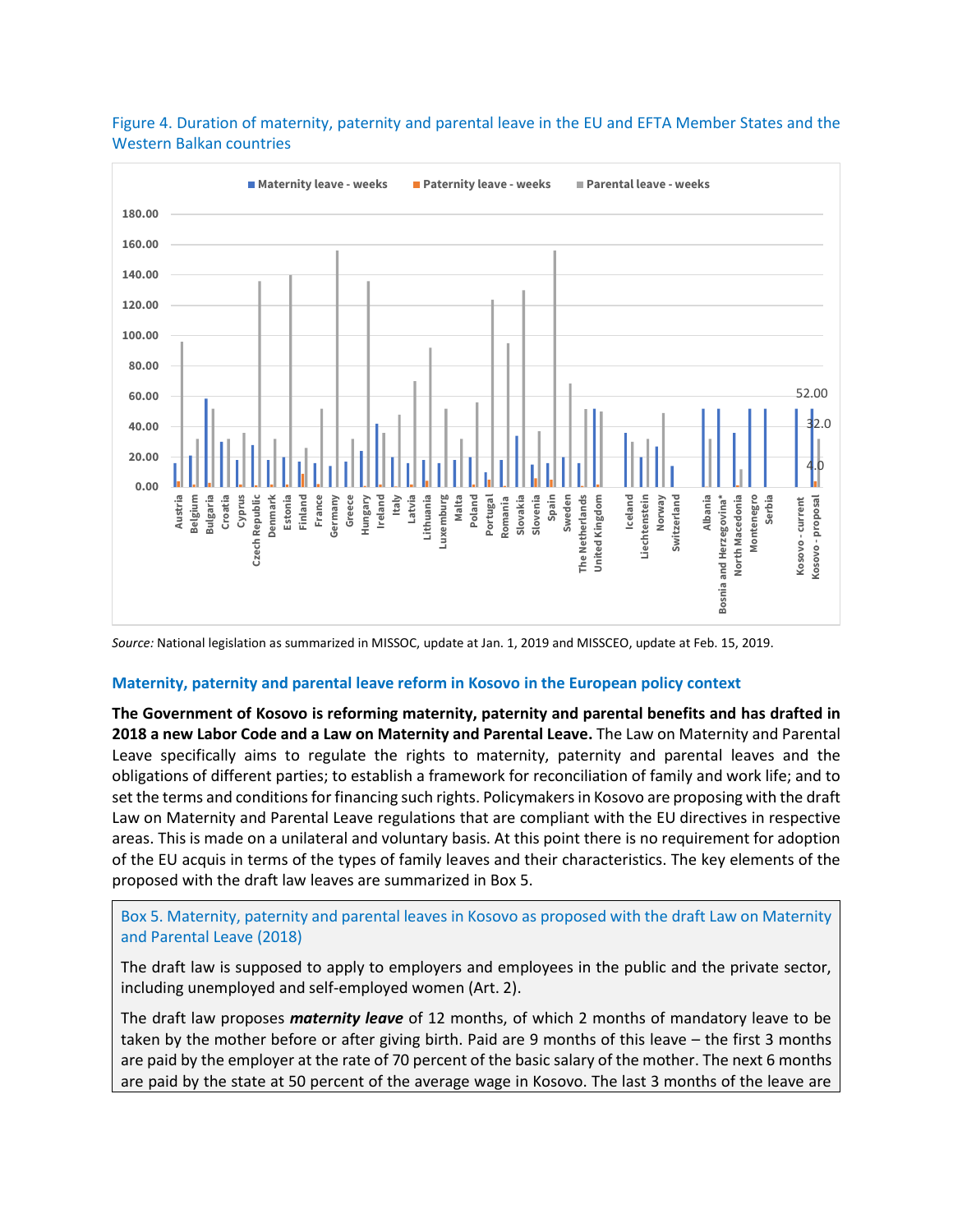unpaid. The 6 months of paid by the state maternity leave are transferable to the father with the consent of the mother (Art.7).

The draft law proposes *paternity leave* of 10 days to be taken at the time of the birth of the child. This leave should be compensated at the full salary of the father. In addition, the law provides for 2 weeks of unpaid paternity leave which can be taken at any time before the child becomes 3 years old (Art.16).

The draft law proposes *parental leave* of 4 months per parent as an individual right. Eligible are employees with more than 6 months of uninterrupted work with the respective employer. The parental leave can be taken in full or partially, separately or simultaneously by the two parents (Art.11). Conditions related to incomes during parental leave and social security payments should be governed with a special law (Art.14).

*Source:* Draft Law on Maternity and Parental Leave, 2018, Ministry of Labor and Social Welfare.

**With respect to maternity leave, the draft law proposal does not change the current maternity leave duration** of 12 months which is well above the minimum standard of the ILO and the EU acquis (14 weeks / 98 days). Thus, Kosovo will continue to be among the European countries with one of the longest maternity leaves, far longer not only than the minimum duration set in the EU acquis, but also significantly longer than the average length of this leave in the EU Member States (currently close to 22.5 weeks). In the proposal of Kosovo there is no legally defined duration of the mandatory pre-natal maternity leave, only the total duration of mandatory maternity leave (2 months prior and post confinement) is stated, and that the maternity leave can commence up to 45 days before the expected date of birth. The employer has a role in the use of leave before confinement. He/she has the right to ask for using 4 weeks of maternity leave before childbirth, especially when the job is no longer suitable for the pregnant woman. Kosovo's proposal for a post-natal maternity leave duration of 48 weeks (assuming that 4 weeks are taken before confinement upon the request of the employer or upon the own decision of the pregnant woman) will keep the duration of this leave also among the longest in Europe (the average in EU28, as mentioned, is 15.8 weeks).

**The maternity leave financing arrangements and levels of compensation depart in certain cases from the ILO Maternity Protection Convention No. 183, and the EU acquis.** Specifically:

- With respect to financing, in the case of Kosovo *employers are individually liable for part of the direct costs of the monetary benefit*, they pay for 6 months now and will be paying for 3 months of leave according to the proposal. The ILO Convention is open for such a possibility *if the employer specifically agrees to that* however it is not applied in practice in the European comparator countries. In them, cash compensations in case of maternity leave are provided to employed women (or unemployed women when they receive the unemployment benefit) because of their affiliation to mandatory social insurance, and are financed from social insurance funds<sup>32</sup>.
- With respect to the level of pay, in the case of Kosovo, during the first 3 months after delivery it is supposed to be 70 percent of the base salary which might be less than the minimum standard set by the Convention at 66 percent of the woman's previous (gross) earnings. This threshold is set by the European Commission<sup>33</sup> and indicates that earnings below 66 percent create a risk of a low wage trap. Also, it is not clear whether the compensation at the level of 50 percent of the

<sup>32</sup> Funding could come from general contribution for social insurance, or from earmarked contribution, e.g. for unemployment insurance, or for insurance in case of sickness and disability or for maternity.

<sup>33</sup> European Commission, Indicators for Monitoring the Employment Guidelines including Indicators for Additional Employment Analysis: 2009 compendium, 2010.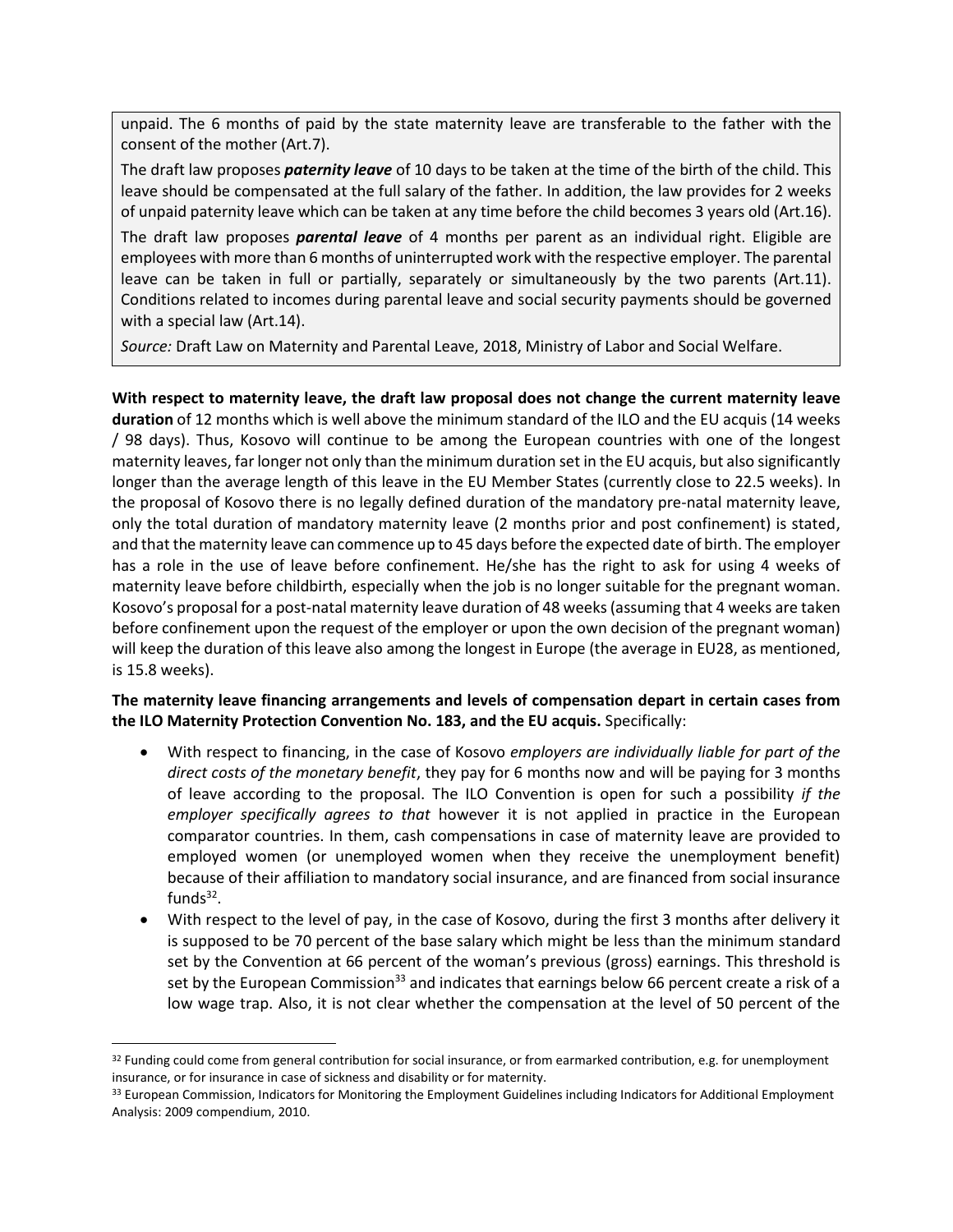average wage, which the state budget will pay for 6 months (from the 4<sup>th</sup> till the 9<sup>th</sup> month of maternity leave including) will always be above the minimum standard for income replacement. Certainly, there will be mothers with well-paid jobs, for whom this compensation rate will be less than 66 percent of the earning before maternity leave.

**Paternity leave is a new entitlement which is set as generous at its outset**. The Kosovo's draft law proposes introduction of paternity leave comprised of two components. The first is for 10 days of paid leave to be taken at the time of the birth of the child, and to be compensated at the full salary of the father. This is consistent with the provisional agreement on the EU Directive on work-life balance. The second is for 2 weeks of unpaid leave which can be taken by the father any time before the child becomes 3 years old. In that way, the total duration of the proposed paternity leave would be longer than the average for the EU Member States (11.2 days).

**Parental leave is a new entitlement which meets the minimum requirements for duration and for being an individual right**. The proposal for 4 months per parent is consistent with the EU Directive 2010/18/EU on parental leave and with the provisional agreement on the EU Directive on work-life balance. The proposed duration is equal to the minimum requirements of the stated documents and shorter than the average current parental leave duration in the EU Member States (73.4 weeks). **However, the combined duration of the three leaves (maternity, paternity and parental) ends up being generous compared to a number of 'old' and 'new' EU Member States with established sickness and maternity insurance systems, and to other Western Balkan countries as well.** 

**Open issues exist which require further consideration and** *ex ante* **regulatory impact assessments,**  among them:

**Timing of the proposed law.** One open question is about the right timing of the proposed law and its coordination with other legislation related to labor market policy reforms**.** Given that the policies which the new law is supposed to regulate closely interact with employment and social insurance policies and legislation, there is an argument for adopting the new Labor Law first, and then align other laws, including the new Law on Maternity and Parental Leave, to its provisions. This would allow coordinating the approaches to maternity, paternity and parental leave policies in different legislative acts, and would avoid possible overlap of regulations<sup>34</sup>. Open is also the question about timing with respect to readiness of the European legislation. Paternity and parental leaves in Kosovo can be introduced *after* the EU institutions and Member States approve the new Directive on work-life balance, to fully respond to its final provisions.

*Direct and indirect costs of employers.* As already mentioned, employers will bear higher direct costs of maternity leave compared to countries with social insurance schemes. These costs will decline compared to the current situation where an employed woman is entitled to 9 months of paid and 3 months of unpaid maternity leave, where the employer pays 6 months at 70 percent of the base salary. The new legislation proposes reducing the period of paid by the employer maternity leave to 3 months while preserving the compensation rate, and the ensuing direct costs for him/her. At the same time, with the new legislation employers' direct costs would increase due to introducing 10 days of paid by the employer paternity leave, to be compensated at the full salary of the father. One might expect that the net effect would still be in favor of reduction in overall direct costs. There will be additional indirect costs of employers, including for

<sup>&</sup>lt;sup>34</sup> One example of a possible overlap is to be found in Art. 76 of the proposed Labor Law which regulates a new family leave entitlement – paid absence from work with full compensation of salary, up to 5 calendar days per year to care for sick child. It is not clear of how this leave relate to other child and family protection policies, whether it is part of the proposed parental leave scheme, and whether it applies to all children up to certain age of is specifically targeted to children with medical certification of health conditions and/or disability.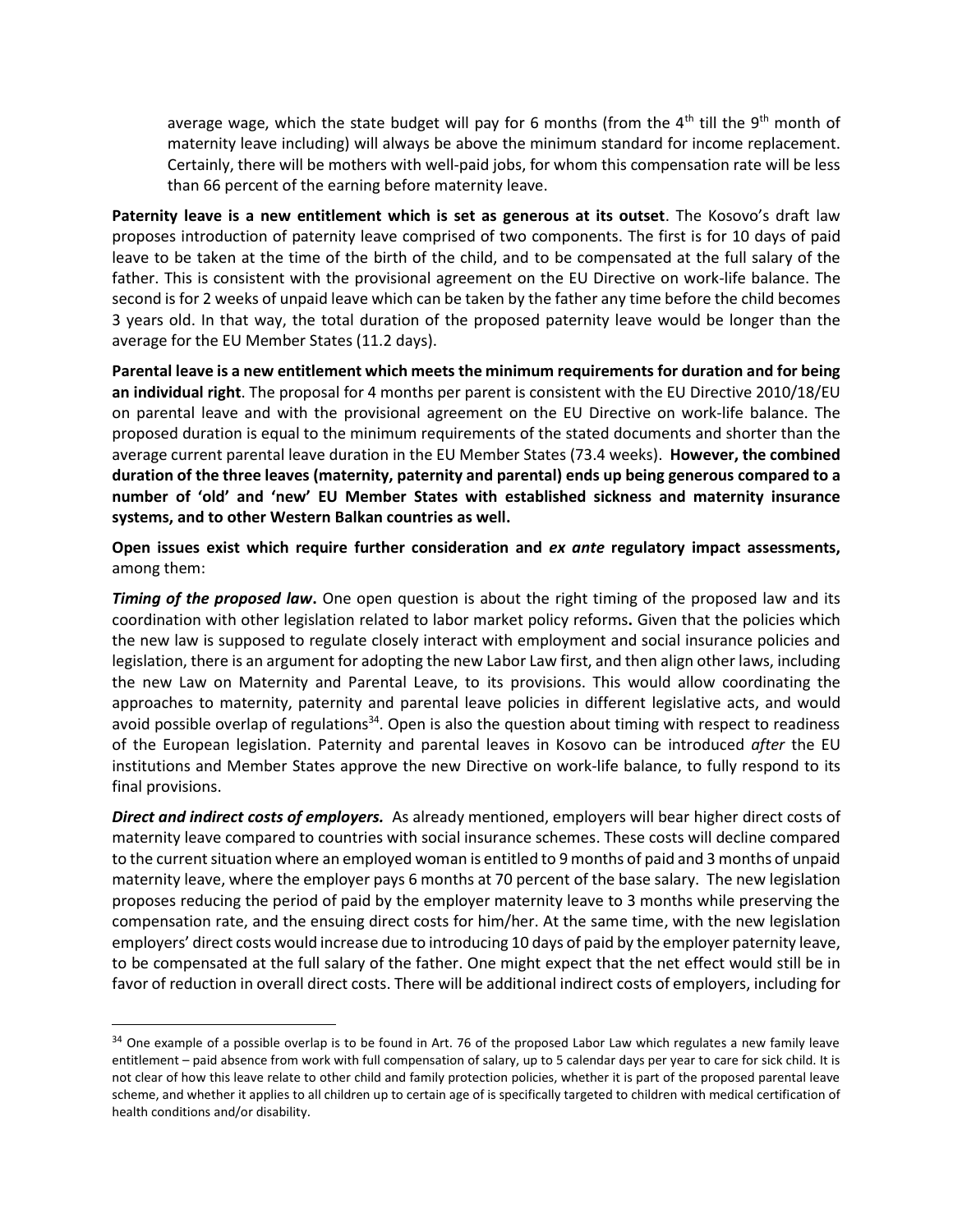hiring temporary replacements of absent workers, especially when leaves are taken in one or two longertime periods. This could lead to temporary loss of productivity along with additional administrative costs. The administrative costs would also increase due to the need for making flexible work arrangements in case of piecemeal take of paternity and parental leaves.

*Impact on public spending***.** Public spending would increase with the proposed leaves. A number of the proposed policy changes could put additional pressure on public finances, for example:

- Currently the government pays for 3 months of maternity leave at 50 percent of the average salary which will be increased to 6 months at the same rate of compensation.
- Public spending would increase with introducing paid maternity leave for unemployed women, women who are full-time students, or even for working women when they are not able to meet certain additional qualifying conditions, e.g. to have worked for a certain minimum period of time for the last employers before becoming eligible for employer-financed maternity leave. Similar requirements can exist in the case of paternity leave, and would also require the state budget to allocate additional resources for compensating in one way or another working fathers who do not qualify.
- Additional pressure on public finances would emerge if the paid maternity leave is extended to non-working women (not engaged in any kind of employment). This possibility follows from the ILO Convention's provision that where a woman does not meet employment and social insurance related conditions for maternity benefit, she shall be entitled to benefits out of social assistance funds, subject to the means test for social assistance.

*Impact on female participation in employment.* The employment rate for women in Kosovo is very low almost nine out of ten women are not working. If generous, family leave policies could further exacerbate the trend by increasing the costs of labor of the employers, especially of female labor. Generous leaves could also disincentivize women to return to employment after childbirth. In an environment of high unemployment and limited job creation, generous maternity and parental leaves could disincentivize employers' hiring of women and reinforce further the already low participation rate of women in employment.

*Impact on work-life balance***.** According to international experience, there is no robust empirical evidence that family leave policies alone improve the balance between work and family responsibilities of employed women and men, and promote the participation of fathers in child raising. As mentioned already, the take up of parental leave is low even in countries with 'history' of its implementation, and with policies that promote take up. The introduction of paternity leave and individual rights to parental leave is just one prerequisite for fathers' wider participation in child raising. Policies and measures in that area are expected to be more effective if combined with specific measures aimed at incentivizing the use / take up of the leave, for example with more possibilities for flexible work hours and other flexible work arrangements as part-time work, work from home, or job sharing. Important is also the legal treatment of such leave periods in social insurance / pension policies. Finally, important is to have a supporting work environment and guarantees for no discrimination in treatment of leave beneficiaries at the work place.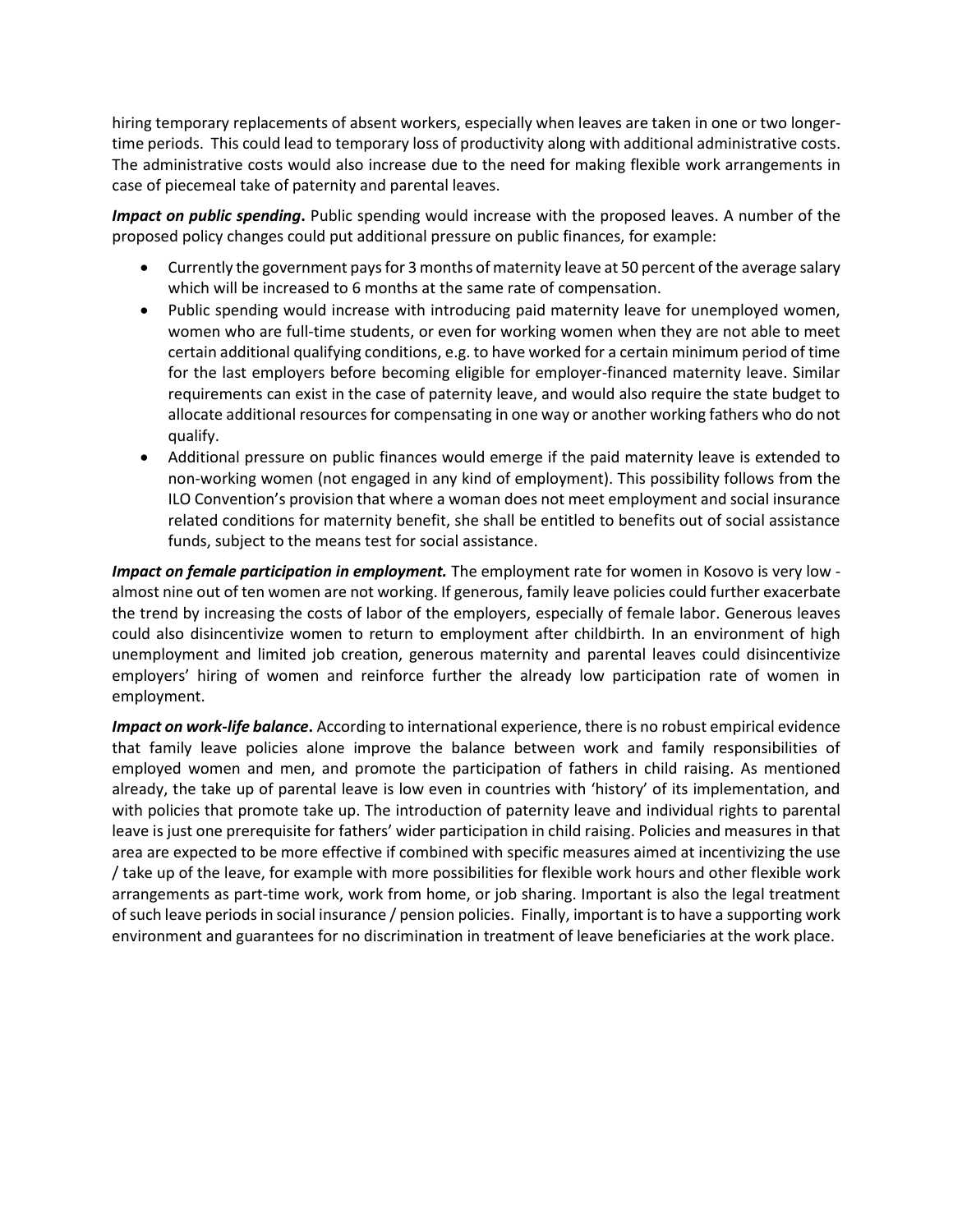# **ANNEX 1. Main characteristics of the design and duration of maternity, paternity and parental leave in the EU and EFTA Member States and the Western Balkan countries**

|                                          | <b>Maternity leave</b>                                                                                                                                                                                                      |                                                                                                                                                                                                 | <b>Paternity leave</b>                                                                                  |                                        | Parental / Childcare / Child raising leave                                                                                                                                                                     |                                                                                           |
|------------------------------------------|-----------------------------------------------------------------------------------------------------------------------------------------------------------------------------------------------------------------------------|-------------------------------------------------------------------------------------------------------------------------------------------------------------------------------------------------|---------------------------------------------------------------------------------------------------------|----------------------------------------|----------------------------------------------------------------------------------------------------------------------------------------------------------------------------------------------------------------|-------------------------------------------------------------------------------------------|
|                                          | Provisions/Description                                                                                                                                                                                                      | Duration (each<br>child, before and<br>after<br>confinement)                                                                                                                                    | Provisions/Description                                                                                  | Duration                               | Provisions/Description                                                                                                                                                                                         | Duration                                                                                  |
| <b>Kosovo</b><br>current<br>state        |                                                                                                                                                                                                                             | 12 months / 52<br>weeks                                                                                                                                                                         |                                                                                                         |                                        |                                                                                                                                                                                                                |                                                                                           |
| <b>Kosovo</b><br>proposal                | Scheme for employed,<br>unemployed and self-<br>employed women.<br><b>Financed by employers</b><br>$(1/3)$ and taxes $(2/3)$                                                                                                | 12 months / 52<br>weeks                                                                                                                                                                         | 1. Paid leave at birth of a<br>child<br>2. Unpaid leave to be<br>used before the child<br>turns 3 years | $1.10$ days $/2$<br>weeks<br>2.2 weeks | 32 weeks                                                                                                                                                                                                       | 16 weeks per<br>parent                                                                    |
| <b>Albania</b>                           | Social insurance-based<br>scheme for employees<br>and self-employed.<br>Financed by employers'<br>and employees'<br>contributions and benefit<br>amount linked to the paid<br>contributions                                 | 365 days, at least<br>35 days prior to<br>and 63 days after<br>child-birth                                                                                                                      | Paid paternity leave,<br>social insurance-based<br>scheme                                               | 3 days                                 | Unpaid parental leave<br>for an employee with<br>more than one 1 year<br>of employment with<br>same employer.<br>Individual right, for<br>each parent and not<br>transferable, except<br>when one parent dies. | 4 months (no<br>less than) for<br>each parent<br>till the child<br>becomes 6<br>years old |
| <b>Bosnia</b><br>and<br>Herze-<br>govina | Federation BiH (FBiH) and<br>Republika Srpska (RS) -<br>social insurance-based<br>schemes providing<br>earnings-related benefit.<br>Financed by taxes,<br>contributions, RS state<br>budget and cantonal<br>budgets in FBiH | FBiH: employed<br>women - at least<br>28 days before<br>and 337 days<br>after birth;<br>canton-level<br>schemes for<br>unemployed<br>women.<br>RS: one year<br>counted from<br>the day of birth | No special provisions                                                                                   |                                        | FBiH: No special<br>provisions<br>RS: parents may agree<br>that the employed<br>father uses the leave<br>after the expiration of<br>60 days from the child's<br>birth                                          |                                                                                           |
| <b>North</b><br>Mace-<br>donia           | Social insurance scheme<br>with earnings related<br>benefits for employed<br>and self-employed<br>women                                                                                                                     | 9 months in case<br>of 1 child, 12<br>months for 2 and<br>more children<br>with minimum<br>28 and<br>maximum 45<br>days before<br>delivery. 45 days<br>after delivery are<br>mandatory          | Fathers may take up to 7<br>days of paid paternity<br>leave                                             | 7 days                                 | Unpaid leave of up to 3<br>months may be<br>additionally used until<br>the child is 3 years old.<br>Individual right of the<br>mother, transferable to<br>the father                                           | 3 months<br>until the child<br>is 3 years old                                             |
| Monte-<br>negro                          | Social insurance scheme<br>for employed and self-<br>employed, unemployed<br>who are registered with<br>the Employment Agency<br>and regular students.<br><b>Financed from</b><br>contributions of<br>employers and         | 365 days of<br>cumulative<br>pregnancy and<br>childcare leave,<br>which starts up<br>to 45 days and<br>not later than 28<br>days before the<br>birth. Mandatory<br>and reserved for             | No special provisions                                                                                   |                                        | After 45 days from the<br>birth of child (the<br>pregnancy leave), the<br>father can use the<br>childcare leave instead<br>of the mother                                                                       |                                                                                           |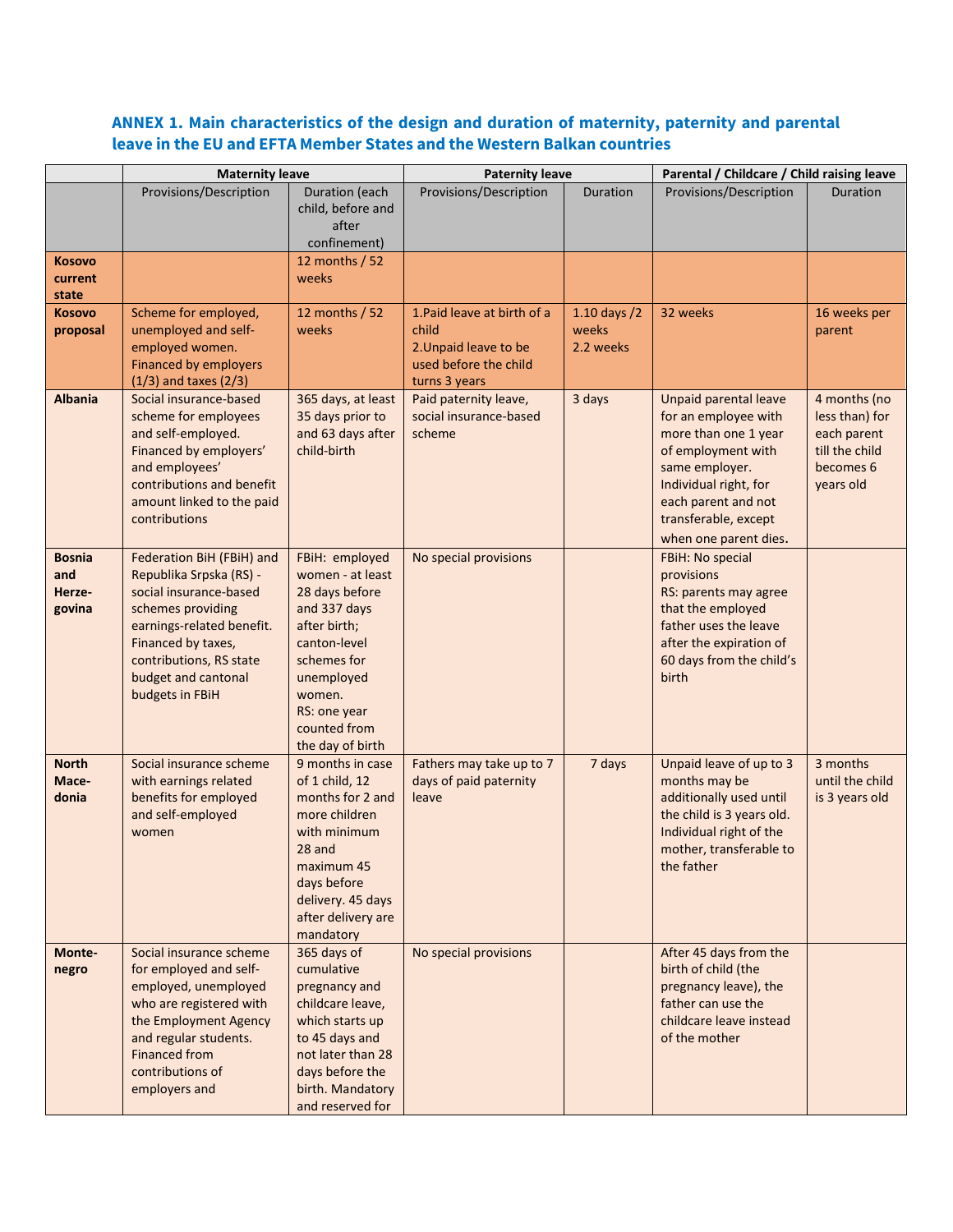|                 | employees. Provide<br>earning-related benefits                                                                                                                                                                                                                                 | the mother are<br>45 days since the<br>day of birth                                                                                                                                                                                          |                                                                                                                                                                                                                                                        |                                                                    |                                                                                                                                                                                                                                                                                                                                                   |                                                                                                                                                            |
|-----------------|--------------------------------------------------------------------------------------------------------------------------------------------------------------------------------------------------------------------------------------------------------------------------------|----------------------------------------------------------------------------------------------------------------------------------------------------------------------------------------------------------------------------------------------|--------------------------------------------------------------------------------------------------------------------------------------------------------------------------------------------------------------------------------------------------------|--------------------------------------------------------------------|---------------------------------------------------------------------------------------------------------------------------------------------------------------------------------------------------------------------------------------------------------------------------------------------------------------------------------------------------|------------------------------------------------------------------------------------------------------------------------------------------------------------|
| <b>Serbia</b>   | Social insurance scheme,<br>for employed and self-<br>employed mothers.<br><b>Financed from</b><br>contributions of<br>employers and<br>employees and provides<br>earnings-related benefits                                                                                    | 365 days of<br>cumulative<br>pregnancy and<br>childcare leave.<br>Pregnancy leave<br>starts 28-45 days<br>before birth. 365<br>days is the leave<br>for the 1st and<br>2 <sup>nd</sup> child. It is 2<br>years for the 3rd<br>and next child | No specific provisions                                                                                                                                                                                                                                 |                                                                    | The childcare leave can<br>be transferred fully or<br>partially to the father<br>under no special<br>conditions                                                                                                                                                                                                                                   |                                                                                                                                                            |
| Austria         | Compulsory social<br>insurance scheme for<br>employees, for voluntary<br>insured in case of minor<br>employment and for<br>unemployed women<br>receiving unemployment<br>insurance benefits                                                                                    | 16 weeks - 8<br>weeks before<br>and 8 weeks<br>after child birth<br>("maternity<br>protection<br>period")                                                                                                                                    | Parental paid leave (flat-<br>rate bonus) granted to<br>working fathers, who<br>dedicate themselves<br>directly after the birth of<br>the child intensively and<br>exclusively to their<br>family and have<br>interrupted their<br>professional career | 4 weeks<br>during the<br>first 91 days<br>following<br>birth       | Parental benefit -<br>financed by Families'<br>Compensation Fund.<br>Flat-rate or income-<br>related. All parents are<br>entitled, not only those<br>taking parental leave.<br>Means tested.<br>Parental leave for<br>employed parents                                                                                                            | 96 weeks - up<br>to the child's<br>2nd birthday;<br>both parents<br>can defer 3<br>months of<br>leave until the<br>child's 7th<br>birthday<br>4 weeks      |
| <b>Belgium</b>  | Social insurance scheme<br>for employed mothers<br>based on payment of<br>contributions                                                                                                                                                                                        | 21 weeks<br>(6 weeks pre-<br>natal and 15<br>weeks<br>mandatory post-<br>natal)                                                                                                                                                              | Social insurance scheme<br>for employed fathers.<br>Requires employment<br>contract                                                                                                                                                                    | 10 days to<br>be taken<br>within 4<br>months<br>after the<br>birth | Parental leave -<br>insurance scheme<br>mainly financed by<br>contributions covering<br>employees of the<br>private and public<br>sector. Flat rate<br>payment for each<br>parent working full-<br>time or part-time in the<br>private or public sector<br>who interrupts his/her<br>career to take care of<br>his/her child under 12             | 32 weeks;<br>4 months for<br>full- and part-<br>time workers,<br>individual<br>right. Option<br>for full-time<br>workers to<br>take the leave<br>part-time |
| <b>Bulgaria</b> | 1. Pregnancy and<br>childbirth leave and<br>benefit - social insurance<br>contributory scheme with<br>earnings-related benefits<br>for economically active<br>persons<br>2. Paid maternity leave for<br>non-insured mothers -<br>means-tested 'social<br>maternity', flat rate | 1.410 days, of<br>which up to 45<br>days (6.5 weeks)<br>before and 90<br>days mandatory<br>after delivery<br>2. Till the child<br>becomes 1 year<br>old                                                                                      | Paid leave, contributory<br>scheme                                                                                                                                                                                                                     | 15 days                                                            | Childcare leave and<br>allowance -<br>contributory scheme<br>with flat-rate benefit<br>for raising of a young<br>child. Leave and<br>allowance for raising a<br>child under the age of 1<br>- means-tested, flat<br>rate, for mothers who<br>are not insured or have<br>no sufficient insurance<br>record for pregnancy<br>and childbirth benefit | Childcare<br>leave - 52<br>weeks, up to<br>2 years of age<br>of the child<br>Child raising<br>allowance -<br>up to 1 years<br>of age of the<br>child       |
| Croatia         | <b>Contribution financed</b><br>scheme covering the<br>employed population and<br>providing earnings-<br>related cash benefits                                                                                                                                                 | 30 weeks, incl.<br>4 weeks of<br>compulsory<br>prenatal leave,<br>and postnatal                                                                                                                                                              | No paternity leave                                                                                                                                                                                                                                     |                                                                    | Paid parental leave -<br>tax-financed scheme<br>providing earnings-<br>related benefits to<br>employees and self-                                                                                                                                                                                                                                 | 32 weeks;<br>4 months per<br>parent per<br>child until the<br>child is 8                                                                                   |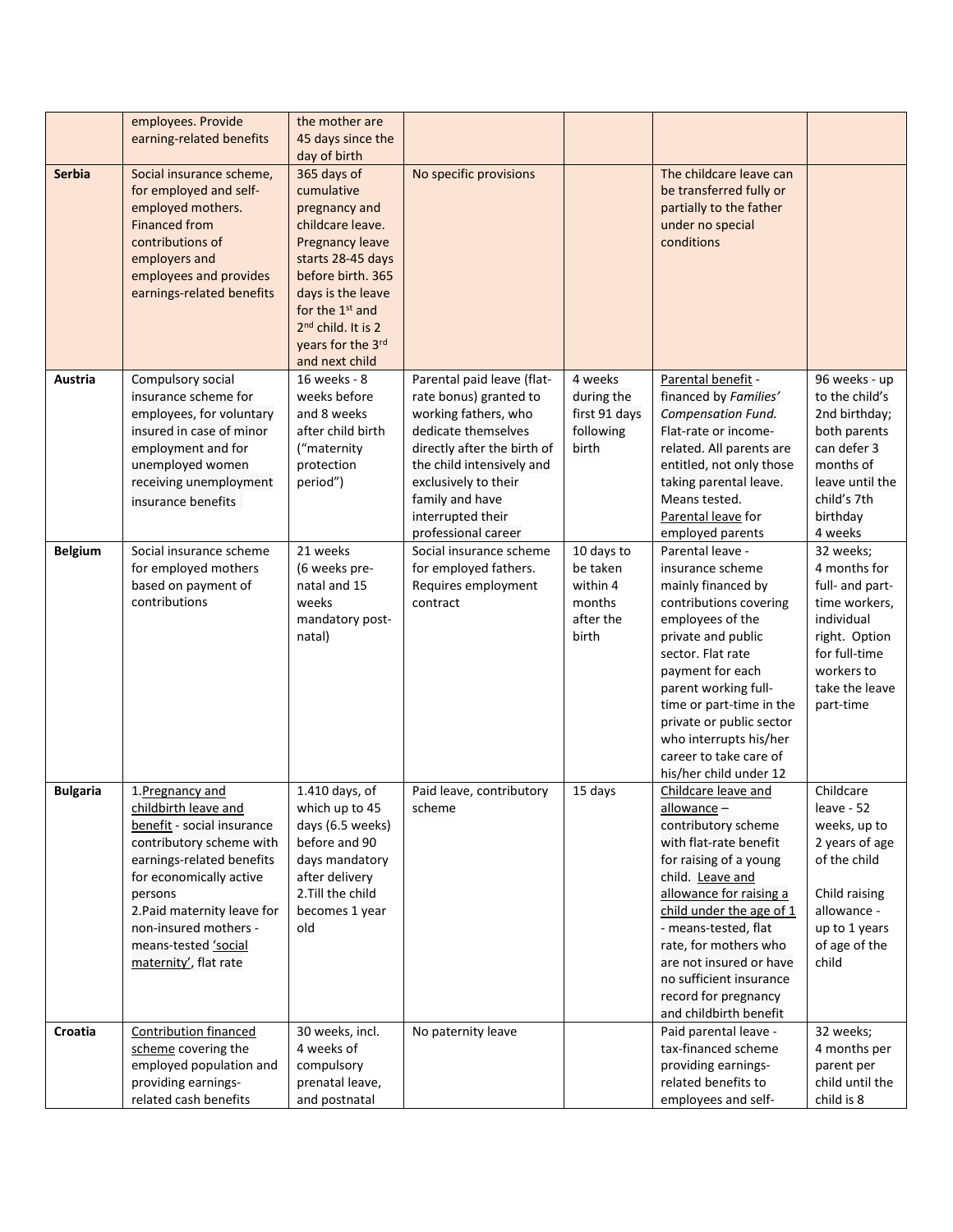| <b>Cyprus</b>            | Tax-financed scheme for<br>inactive providing flat-<br>rate benefits<br>Compulsory social<br>insurance scheme<br>financed by contributions<br>by employees and self-<br>employed with earning-<br>related benefits | leave until the<br>child is 6 months<br>old (26 weeks, of<br>which 10 weeks<br>compulsory)<br>18 weeks,<br>including up to 9<br>weeks before<br>confinement | Compulsory social<br>insurance scheme<br>financed by<br>contributions by<br>employees and self-<br>employed with earning-<br>related benefits           | 2 weeks                                                                                   | employed, or flat-rate<br>benefits to other<br>categories<br>Parental leave -<br>insurance-based,<br>unpaid, to be claimed<br>from the end of<br>maternity leave by the<br>mother and from the<br>birth of the child by the<br>father until the child<br>turns 8 years old | years old for<br>1st and 2nd<br>child<br>$36$ weeks $-18$<br>weeks per<br>parent    |
|--------------------------|--------------------------------------------------------------------------------------------------------------------------------------------------------------------------------------------------------------------|-------------------------------------------------------------------------------------------------------------------------------------------------------------|---------------------------------------------------------------------------------------------------------------------------------------------------------|-------------------------------------------------------------------------------------------|----------------------------------------------------------------------------------------------------------------------------------------------------------------------------------------------------------------------------------------------------------------------------|-------------------------------------------------------------------------------------|
| <b>Czech</b><br>Republic | Compulsory social<br>insurance scheme for<br>employees and voluntary<br>insurance system for self-<br>employed with earnings-<br>related benefits                                                                  | 28 weeks, of<br>which up to 8<br>before delivery                                                                                                            | Paternity benefit (since<br>1st February 2018) - paid<br>to an insured father who<br>provides care for a child<br>during the 6 weeks<br>following birth | Up to 7 days<br>to be taken<br>in the 6<br>weeks after<br>the child is<br>born            | Parental leave - unpaid<br>Parental allowance -<br>tax-financed universal<br>flat rate benefit to<br>parents who personally<br>provide full-time care<br>for a small child                                                                                                 | Up to 136<br>weeks, until<br>the child turns<br>3 years                             |
| <b>Denmark</b>           | Combined entitlement to<br>maternity/paternity/<br>parental leave and<br>benefit for employees<br>and self-employed,<br>including helping spouse                                                                   | 18 weeks, of<br>which 4 weeks<br>before and 14<br>weeks after<br>confinement are<br>reserved for the<br>mother                                              | Combined entitlement<br>to maternity/paternity/<br>parental leave and<br>benefit for employees<br>and self-employed,<br>including helping spouse        | 2 weeks<br>after birth<br>are<br>reserved for<br>the father                               | Combined entitlement<br>to maternity/paternity/<br>parental benefits<br>Employees and self-<br>employed, including<br>helping spouse                                                                                                                                       | 32 weeks<br>after the 14th<br>week can<br>shared<br>between<br>mother and<br>father |
| Estonia                  | Compulsory social<br>insurance scheme for<br>employees and self-<br>employed with earnings-<br>related benefits                                                                                                    | 20 weeks /<br>140 calendar<br>days of which 30<br>days (4.3 weeks)<br>before delivery                                                                       | Insurance-based<br>paternity benefit for<br>employees                                                                                                   | 10 working<br>days within<br>2 months<br>before<br>delivery or 2<br>months<br>after birth | Paid Parental leave<br>followed by paid<br>Childcare leave. Tax<br>financed universal<br>scheme for all<br>residents, incl. non-<br>working parents                                                                                                                        | <b>Up to 140</b><br>weeks - until<br>the child<br>reaches the<br>age of 3 years     |
| <b>Finland</b>           | Compulsory sickness<br>insurance scheme                                                                                                                                                                            | 17 weeks<br>105 consecutive<br>calendar days<br>except Sundays,<br>30-50 of which<br>before delivery                                                        | Compulsory sickness<br>insurance                                                                                                                        | 54 days<br>(excluding<br>Sundays)                                                         | Parental leave - after<br>the maternity or the<br>paternity leave;<br>extended to either the<br>mother or father, or to<br>both (can take turns)                                                                                                                           | 158 days<br>(excluding<br>Sundays) / 26<br>weeks (family<br>right)                  |
| France                   | Compulsory social<br>insurance scheme with<br>wage or earnings-related<br>maternity benefit,<br>financed by social<br>security contributions                                                                       | 16 weeks, incl. 6<br>weeks before<br>and 10 weeks<br>after delivery                                                                                         | Compulsory social<br>insurance scheme with<br>wage or earnings-related<br>paternity benefit,<br>financed by social<br>security contributions            | 11 days                                                                                   | Parental leave - full or<br>reduced work hours in<br>order to raise a child.<br>Parental benefit:<br>Benefit for shared<br>provision of child<br>education - flat rate<br>paid during parental<br>leave                                                                    | $1$ year / 52<br>weeks                                                              |
| Germany                  | Compulsory social<br>insurance scheme for<br>female employees<br>providing benefits in kind<br>and earnings-related cash<br>benefits                                                                               | 14 weeks - 6<br>weeks before<br>and 8 weeks<br>after delivery                                                                                               | No special provisions for<br>paternity leave                                                                                                            |                                                                                           | Unpaid parental leave<br>of 36 months per child<br>in total for both parents<br>(family right)                                                                                                                                                                             | 36 months /<br>156 weeks<br>per child for<br>both parents                           |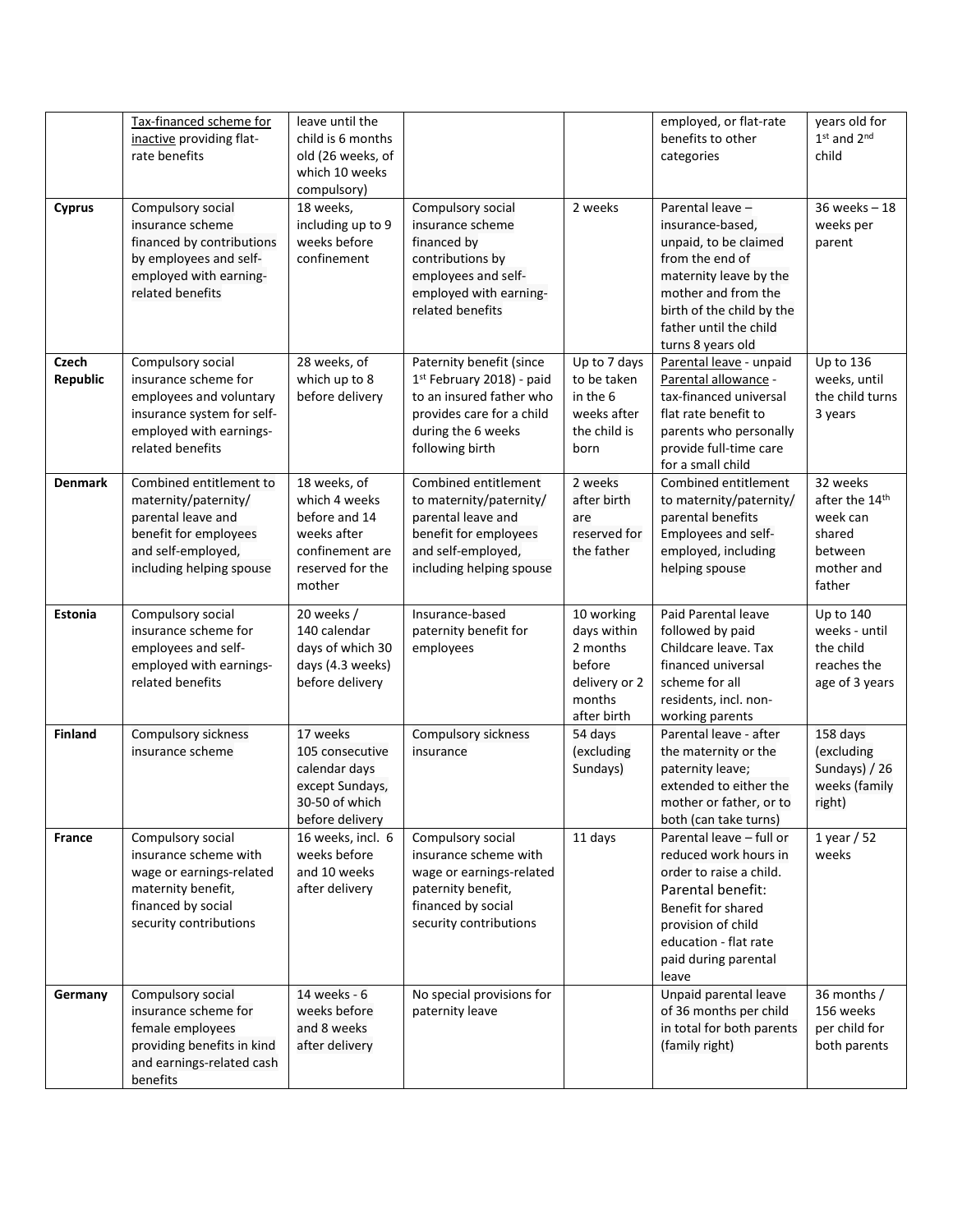| Greece            | Maternity benefit for<br>compulsory insured<br>women employees<br>Maternity benefit for<br>uninsured mothers -<br>working mothers who are<br>not entitled to the benefit<br>for compulsory insured | 17 weeks<br>119 days, of<br>which 56 before<br>and 63 after<br>confinement                                                                   | Compulsory social<br>insurance scheme for<br>employees                                                      | 2 days                                                             | Unpaid parental leave.<br>Employment-related,<br>for all types of<br>employees                                                                                                                                                                                                                      | 32 weeks;<br>4 months per<br>parent, until<br>the child<br>becomes 6<br>years old                                                          |
|-------------------|----------------------------------------------------------------------------------------------------------------------------------------------------------------------------------------------------|----------------------------------------------------------------------------------------------------------------------------------------------|-------------------------------------------------------------------------------------------------------------|--------------------------------------------------------------------|-----------------------------------------------------------------------------------------------------------------------------------------------------------------------------------------------------------------------------------------------------------------------------------------------------|--------------------------------------------------------------------------------------------------------------------------------------------|
| Hungary           | Infant Care Allowance -<br>paid maternity leave for<br>employees and self-<br>employed. Compulsory<br>social insurance scheme<br>with earnings-related<br>cash benefit                             | 24 weeks, of<br>which 4 before<br>and 20 after<br>confinement                                                                                | Compulsory social<br>insurance scheme for<br>employees and self-<br>employed                                | 5 working<br>days                                                  | Paid childcare leave -<br>compulsory social<br>insurance scheme<br>financed by employers<br>and employees with<br>earnings-related cash<br>benefits to persons<br>insured against all risks                                                                                                         | 136 weeks<br>until 3 years<br>of the child                                                                                                 |
| Iceland           | Mother's quota of the<br>parental leave - earnings-<br>related parental benefit<br>and leave for parents<br>working in the domestic<br>labor market, financed by<br>the social security            | 36 weeks / 9<br>months<br>maximum of<br>paid maternity/<br>paternity leave;<br>4 weeks before<br>birth; 2<br>compulsory<br>weeks after birth | No specified father's<br>quota of the parental<br>leave                                                     |                                                                    | Earnings-related<br>parental benefits and<br>leave in case of<br>birth/adoption for<br>parents working in the<br>domestic labor market,<br>financed by the social<br>security contribution.<br>Both parents can take<br>the leave full or part<br>time, intermittently of<br>during the same period | Up to 34<br>weeks until<br>the child<br>becomes 2<br>years (if the<br>mother has<br>used only the<br>2 compulsory<br>weeks after<br>birth) |
| Ireland           | For insured women in<br>employment and self-<br>employment                                                                                                                                         | 42 weeks, of<br>which 26 weeks<br>paid and 16<br>weeks unpaid; 2<br>weeks should be<br>taken before<br>confinement                           | For insured new parents<br>(other than the mother<br>of the child) in<br>employment and self-<br>employment | 2 weeks<br>paid within<br>6 months of<br>the birth or<br>the child | Unpaid leave, for<br>employees only                                                                                                                                                                                                                                                                 | 36 weeks;<br>18 weeks per<br>parent to be<br>taken before<br>the child's 8th<br>birthday                                                   |
| Italy             | Paid maternity benefit /<br>leave for employed and<br>self-employed women<br>Nursing leave - for the<br>mother or father                                                                           | 20 weeks /<br>5 months of<br>maternity leave:<br>1-2 months prior<br>to confinement<br>and 3-4 months<br>after                               | Paternity benefit for<br>employed and self-<br>employed<br>Nursing leave - for the<br>mother or father      | 4 days                                                             | Optional<br>supplementary parental<br>leave for employed<br>mothers or fathers with<br>reduced pay and after a<br>means test, or unpaid                                                                                                                                                             | 48 weeks, of<br>which 26<br>weeks paid<br>until the child<br>becomes 3;<br>up to 22<br>weeks till the<br>child is 12                       |
| Latvia            | Maternity leave and<br>benefit for employed and<br>self-employed women                                                                                                                             | 112 days / 16<br>weeks, of which<br>56 days (8<br>weeks) before<br>and 56 days after<br>confinement                                          | Paternity leave and<br>benefit for employed<br>and self-employed                                            | 10 days                                                            | Paid parental leave<br>until the child becomes<br>1 or 1.5 years; granted<br>to one of the parents if<br>employed and socially<br>insured. To be used<br>until the child turns 8                                                                                                                    | Maximum 70<br>weeks                                                                                                                        |
| Liechtenst<br>ein | Maternity benefit -<br>compulsory social<br>insurance scheme for all<br>employed women with<br>earning-related benefits                                                                            | 20 weeks, incl. 4<br>weeks before<br>and 16 weeks<br>after delivery                                                                          | No paternity leave and<br>benefit                                                                           |                                                                    | Unpaid parental leave<br>for employed - can be<br>taken in consultation<br>with the employer                                                                                                                                                                                                        | 32 weeks;<br>4 months $/ 16$<br>weeks per<br>parent                                                                                        |
| Lithuania         | Compulsory social<br>insurance scheme for<br>employees, certain                                                                                                                                    | 18 weeks<br>126 days, incl. 70<br>days (10 weeks)                                                                                            | Compulsory social<br>insurance scheme                                                                       | 1 month                                                            | Childcare leave and<br>benefit - for mandatory<br>insured employees who                                                                                                                                                                                                                             | Around 92<br>weeks - until<br>the child                                                                                                    |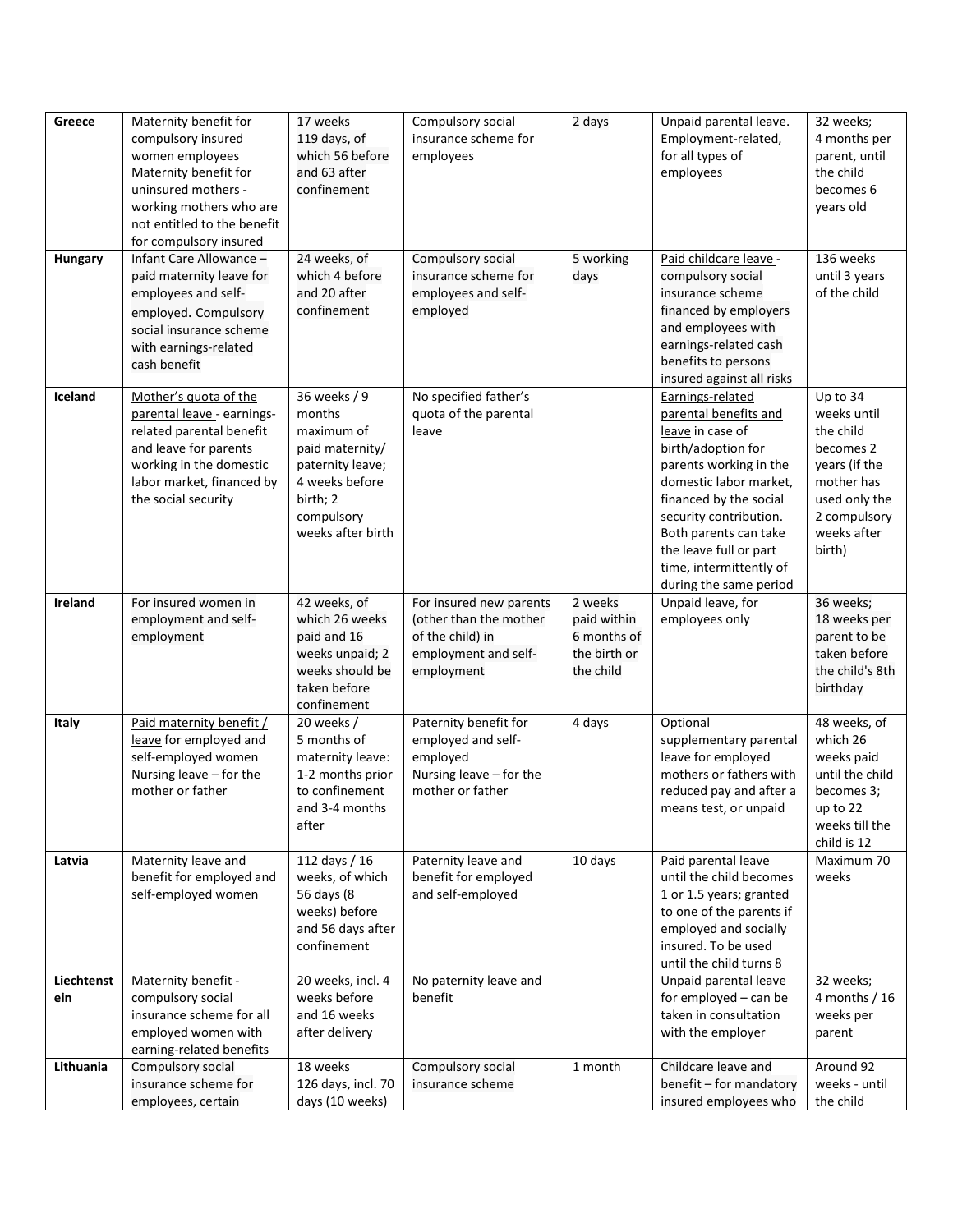| Luxembur<br>g | categories of self-<br>employed and owners of<br>individual enterprises,<br>financed by contributions<br>and providing earnings-<br>related benefits<br>Compulsory social<br>insurance scheme.<br>Financed by contributions<br>from employees and self-<br>employed. Provides full<br>compensation for income<br>loss during maternity<br>leave | preceding<br>delivery and 56<br>days (8 weeks)<br>after delivery<br>16 weeks, incl. 8<br>weeks before<br>and 8 weeks<br>after delivery                                                    | Special leave granted to<br>the working father in<br>case of birth of his child,<br>in accordance with the<br>Labor Code                               | 2 days                                                                     | remain away from work<br>to take care of the child<br>Paid leave for all<br>parents in employment<br>or self-employment<br>who raise child up to 6<br>years old and are paid<br>child benefit                                                                                      | becomes 2<br>years old, to<br>be taken after<br>the maternity<br>and paternity<br>leave<br>52 weeks /<br>maximum 6<br>months or 26<br>weeks per<br>parent if<br>taken full-<br>time |
|---------------|-------------------------------------------------------------------------------------------------------------------------------------------------------------------------------------------------------------------------------------------------------------------------------------------------------------------------------------------------|-------------------------------------------------------------------------------------------------------------------------------------------------------------------------------------------|--------------------------------------------------------------------------------------------------------------------------------------------------------|----------------------------------------------------------------------------|------------------------------------------------------------------------------------------------------------------------------------------------------------------------------------------------------------------------------------------------------------------------------------|-------------------------------------------------------------------------------------------------------------------------------------------------------------------------------------|
| <b>Malta</b>  | Maternity Leave - a 14-<br>week benefit paid by the<br>employer, and also to<br>self-employed<br><b>Maternity Leave Benefit -</b><br>a 4-week flat rate benefit<br>payable to employees<br>and self-occupied women<br>following the expiry of<br>the 14 weeks paid<br>Maternity Leave                                                           | 18 weeks, incl. 8<br>weeks before<br>and 10 weeks<br>after delivery                                                                                                                       | Paid paternity leave for<br>working fathers                                                                                                            | 2 days                                                                     | No paid parental leave<br>and benefit; only<br>unpaid leave as<br>individual right                                                                                                                                                                                                 | 32 weeks, 16<br>weeks per<br>parent to be<br>used until the<br>child turns 8<br>years                                                                                               |
| Norway        | Parental leave with<br>reserved quota for the<br>mother and the father.<br>Compulsory social<br>insurance scheme for<br>employees and self-<br>employed with earnings-<br>related benefit.<br>Unemployed are also<br>eligible under certain<br>conditions                                                                                       | 27 weeks; up to<br>12 weeks of pre-<br>natal leave; 15<br>weeks of post-<br>natal leave is<br>reserved for the<br>mother;<br>mandatory 3<br>weeks before<br>and 6 weeks<br>after delivery | No statutory paternity<br>leave                                                                                                                        |                                                                            | 15 weeks of reserved<br>quotas for the mother<br>and for the father                                                                                                                                                                                                                | 49 weeks if<br>paid at full<br>rate or 59<br>weeks if paid<br>at 80 percent.<br>The rest of<br>the period is<br>to be divided<br>upon parents'<br>discretion                        |
| Poland        | Compulsory social<br>insurance scheme<br>providing earnings-<br>related benefits to all<br>employed women                                                                                                                                                                                                                                       | 20 weeks, incl. 6<br>weeks before<br>and 14 weeks<br>after birth                                                                                                                          | The father is entitled to<br>a paternity leave of two<br>weeks, to be taken until<br>the child is 24 months of<br>age. Paternity leave is<br>voluntary | 2 weeks                                                                    | Parental leave -<br>compulsory social<br>insurance scheme, paid,<br>earnings-related<br>Child Raising leave -<br>tax-financed scheme,<br>paid, with flat-rate,<br>after a means test.<br>Taken after the end of<br>Parental Leave                                                  | 56 weeks, of<br>which:<br>Parental leave<br>-32 weeks<br><b>Child Raising</b><br>$leave-24$<br>weeks                                                                                |
| Portugal      | Initial parental leave -<br>contributory social<br>insurance scheme<br>financed by contributions<br>for employees and self-<br>employed with earning-<br>related benefits                                                                                                                                                                       | 10 weeks out of<br>maximum 150<br>consecutive days<br>(21.4 weeks)<br>Initial parental<br>leave. Reserved<br>for the mother $-$<br>4 weeks prior to,<br>and 6 weeks<br>after childbirth   | Part of the Initial<br>parental leave which is<br>reserved for the father                                                                              | 25 days -<br>15 days<br>mandatory,<br>after that -<br>voluntary<br>10 days | Part of the Initial<br>parental leave which is<br>shared between the<br>mother and father-7.8<br>weeks (21.4 weeks less<br>10 weeks for the<br>mother, less 3.6 weeks<br>for the father)<br><b>Extended parental</b><br>leave - paid<br>Childcare leave taken<br>once the extended | 123.8 weeks<br>Part of Initial<br>parental leave<br>- 7.8 weeks<br>(21.4 less the<br>reserved for<br>the mother<br>and father)<br>Extended<br>parental leave<br>$-3$ months         |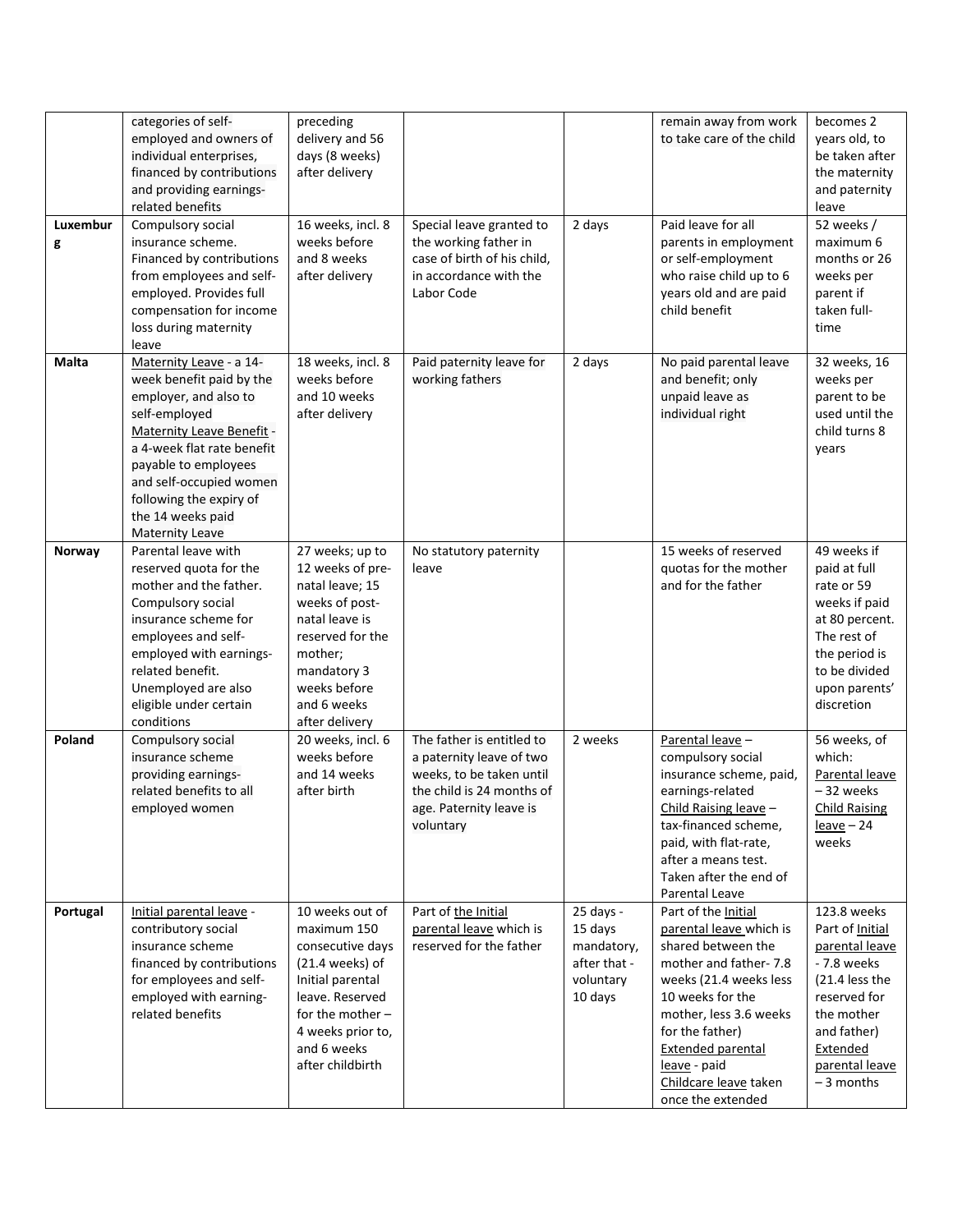| Romania         | Paid maternity leave -<br>compulsory social<br>insurance scheme<br>financed by<br>contributions. For<br>employees and self-<br>employed, unemployed                                                                                                                            | 18 weeks /<br>126 days, of<br>which 63 days<br>prior to and 63<br>days after birth                                                | Paid paternity leave for<br>insured fathers                                                                                                                                                                                   | 5 working<br>days (or 10<br>days if the<br>father has<br>completed<br>training in<br>childcare) | parental leave has been<br>used; could be used in a<br>consecutive or<br>alternative manner<br>Child Raising leave -<br>paid, social assistance<br>scheme, universal, tax<br>financed                                                                              | Childcare<br>$leave-up$ to<br>2 years<br>95 weeks, up<br>to 2 years<br>after child<br>birth                   |
|-----------------|--------------------------------------------------------------------------------------------------------------------------------------------------------------------------------------------------------------------------------------------------------------------------------|-----------------------------------------------------------------------------------------------------------------------------------|-------------------------------------------------------------------------------------------------------------------------------------------------------------------------------------------------------------------------------|-------------------------------------------------------------------------------------------------|--------------------------------------------------------------------------------------------------------------------------------------------------------------------------------------------------------------------------------------------------------------------|---------------------------------------------------------------------------------------------------------------|
|                 | women, also pregnant<br>women and mothers with<br>low income                                                                                                                                                                                                                   |                                                                                                                                   |                                                                                                                                                                                                                               |                                                                                                 |                                                                                                                                                                                                                                                                    |                                                                                                               |
| Slovakia        | Compulsory social<br>insurance scheme for<br>employees and the self-<br>employed with earnings-<br>related benefits                                                                                                                                                            | 34 weeks, incl. 8<br>weeks before<br>and 26 weeks<br>after delivery                                                               | No statutory entitlement<br>to paternity leave.<br>Fathers can take<br>parental leave and share<br>part of the maternity<br>benefit                                                                                           |                                                                                                 | Parental leave is an<br>entitlement under the<br>Labor Code, Parental<br>allowance is a tax<br>financed universal<br>scheme providing a flat-<br>rate benefit to all<br>residents with<br>child/ren, irrespective<br>of whether they take or<br>not parental leave | $130$ weeks -<br>up to the 3<br>years of age<br>of the child<br>and after<br>post-natal<br>maternity<br>leave |
| Slovenia        | Maternity leave -<br>compulsory parental<br>protection insurance<br>scheme financed by<br>contributions and taxes<br>for employees and self-<br>employed who must be<br>covered by the Parental<br>Leave Insurance with<br>earnings-related benefits                           | 15 weeks (105<br>days), incl. 4<br>weeks before<br>and 11 weeks<br>after delivery                                                 | Paternity leave -<br>compulsory insurance<br>scheme financed by<br>contributions and taxes<br>for employees and self-<br>employed who must be<br>covered by the Parental<br>Leave Insurance with<br>earnings-related benefits | 30 days                                                                                         | Paid parental leave -<br>compulsory insurance<br>scheme financed by<br>contributions and taxes.<br>For employees and self-<br>employed who must be<br>covered by the Parental<br>Leave Insurance.<br>Earnings-related<br>benefits                                  | 37.1 weeks /<br>260 days of<br>parental<br>leave; 130<br>days per each<br>parent                              |
| Spain           | <b>Contributory Maternity</b><br>Allowance - compulsory<br>social insurance scheme<br>with contributions-<br>related benefit<br>Non-contributory<br>Maternity Allowance for<br>employed women who<br>do not satisfy the<br>qualifying conditions for<br>Contributory Allowance | 16 weeks, of<br>which 6 weeks<br>compulsory after<br>delivery                                                                     | <b>Contributory Paternity</b><br>Allowance - compulsory<br>social insurance scheme                                                                                                                                            | 5 weeks                                                                                         | Unpaid parental leave<br>to take care of a child<br>governed by labor<br>legislation, for all<br>employees                                                                                                                                                         | Up to 3 years<br>/ 156 weeks<br>for each child                                                                |
| Sweden          | Compulsory system of<br>Parental insurance.<br>Pregnancy leave and<br>benefit. Maternity leave<br>and benefits - part of the<br>parental leave and<br>benefit -                                                                                                                | 7 weeks of<br>pregnancy leave<br>240 days of<br>parental leave,<br>of which 90 days<br>/13 weeks<br>reserved as<br>mother's quota | No statutory paternity<br>leave                                                                                                                                                                                               |                                                                                                 | Parental leave until the<br>child is 18 months old;<br>240 days per parent, of<br>which 90 days / 13<br>weeks reserved as<br>mother's and father's<br>quotas                                                                                                       | 480 full days /<br>68.6 weeks                                                                                 |
| Switzerla<br>nd | Compulsory insurance<br>scheme. Financed by<br>contributions of all<br>women in paid                                                                                                                                                                                           | 14 weeks<br>following birth                                                                                                       | No statutory paternity<br>leave. Paternity leave of<br>several days may result<br>from an individual                                                                                                                          |                                                                                                 | No statutory parental<br>leave. Paid or unpaid<br>parental leave may<br>result from an                                                                                                                                                                             |                                                                                                               |